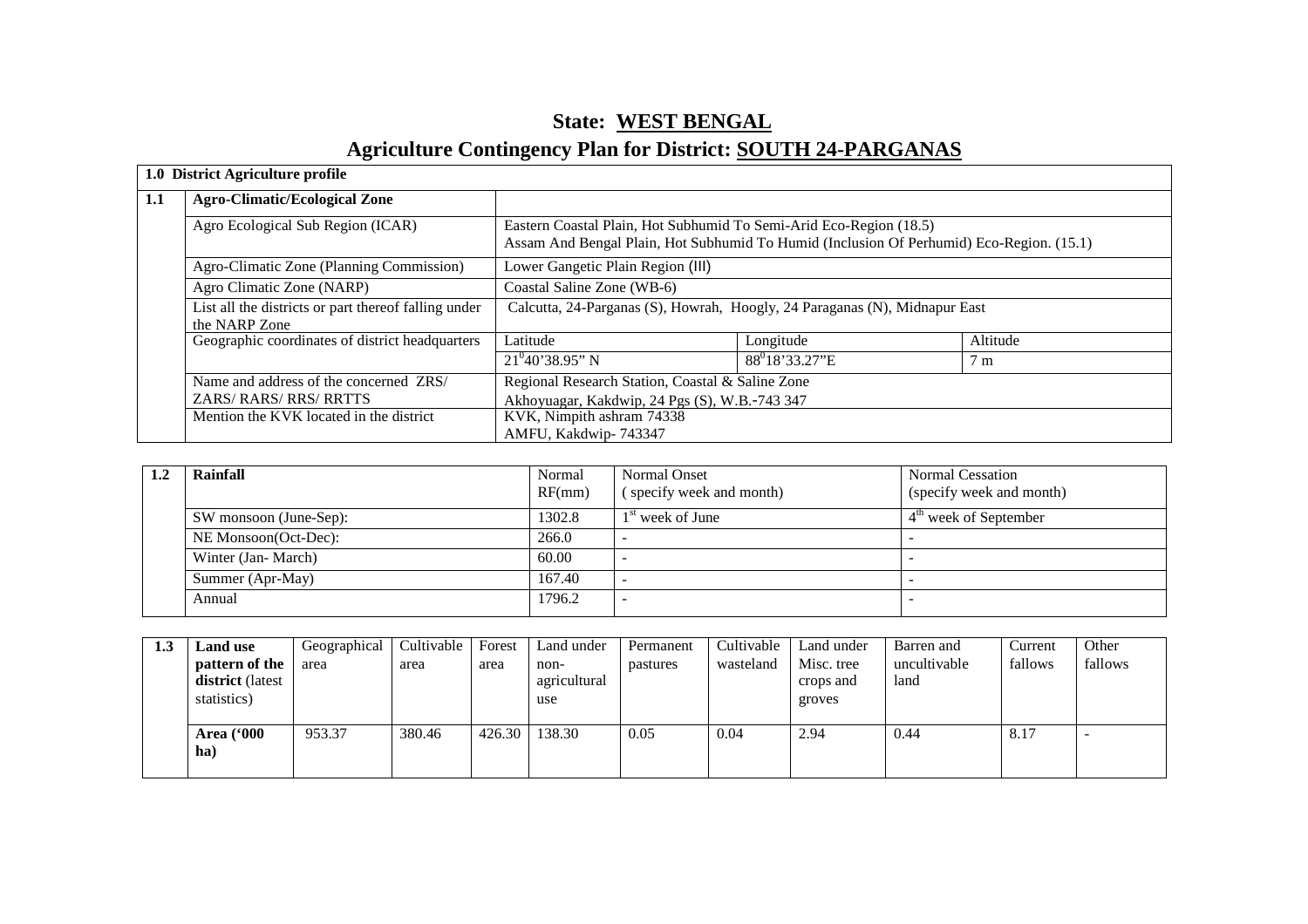| Major Soils (common names like red sandy | Area $(900 \text{ ha})$ | Percent $(\% )$ of total |
|------------------------------------------|-------------------------|--------------------------|
| loam deep soils (etc.,) $*$              |                         |                          |
| 1. Clayey                                | 93.28                   | 24%                      |
| 2. Clayey – loamy                        | 101.05                  | 26%                      |
| 3. Loamy                                 | 194.33                  | 50%                      |

| 1.3 | <b>Agricultural land use</b> | Area $('000 ha)$ | Cropping intensity % |
|-----|------------------------------|------------------|----------------------|
|     | Net sown area                | 372.29           | 143                  |
|     | Area sown more than once     | 158.97           |                      |
|     | Gross cropped area           | 531.26           |                      |

| 1.6 | Irrigation $(2006 - 07)$                                                                                   | Area ('000 ha)            |                          |                                                                                                |  |  |  |  |
|-----|------------------------------------------------------------------------------------------------------------|---------------------------|--------------------------|------------------------------------------------------------------------------------------------|--|--|--|--|
|     | Net irrigated area                                                                                         | 115.73                    |                          |                                                                                                |  |  |  |  |
|     | Gross irrigated area                                                                                       | 415.53                    |                          |                                                                                                |  |  |  |  |
|     | Rainfed area                                                                                               | 256.46                    |                          |                                                                                                |  |  |  |  |
|     | <b>Sources of Irrigation</b>                                                                               | Number                    | Area ('000 ha)           | Percentage of total irrigated area                                                             |  |  |  |  |
|     | Canals                                                                                                     |                           | 44.90                    | 38.8                                                                                           |  |  |  |  |
|     | Tanks (small ponds)                                                                                        |                           | 14.99                    | 13.0                                                                                           |  |  |  |  |
|     | Open wells                                                                                                 |                           |                          | $\overline{\phantom{a}}$                                                                       |  |  |  |  |
|     | Bore wells (shallow tube wells)                                                                            |                           | 34.62                    | 29.92                                                                                          |  |  |  |  |
|     | Lift irrigation schemes (river-lift)                                                                       |                           | 21.21                    | 18.3                                                                                           |  |  |  |  |
|     | Micro-irrigation                                                                                           |                           |                          | $\overline{\phantom{a}}$                                                                       |  |  |  |  |
|     | Other sources                                                                                              | $\qquad \qquad -$         | $\overline{\phantom{a}}$ | $\overline{\phantom{0}}$                                                                       |  |  |  |  |
|     | <b>Total Irrigated Area</b>                                                                                |                           | 115.73                   |                                                                                                |  |  |  |  |
|     | Pump sets                                                                                                  |                           |                          |                                                                                                |  |  |  |  |
|     | No. of Tractors                                                                                            |                           |                          |                                                                                                |  |  |  |  |
|     | Groundwater availability and use* (Data<br>source: State/Central Ground water<br><b>Department /Board)</b> | No. of blocks/<br>Tehsils | $(\%)$ area              | Quality of water (specify the problem such as<br>high levels of arsenic, fluoride, saline etc) |  |  |  |  |
|     | Over exploited                                                                                             |                           |                          | Arsenic level 0.052-0.20 mg/lit                                                                |  |  |  |  |
|     | Critical                                                                                                   |                           |                          | Fluoride level 2.02-24.18 mg/lit                                                               |  |  |  |  |
|     | Semi-critical                                                                                              |                           | $\overline{\phantom{a}}$ | Salinity CI-111& above                                                                         |  |  |  |  |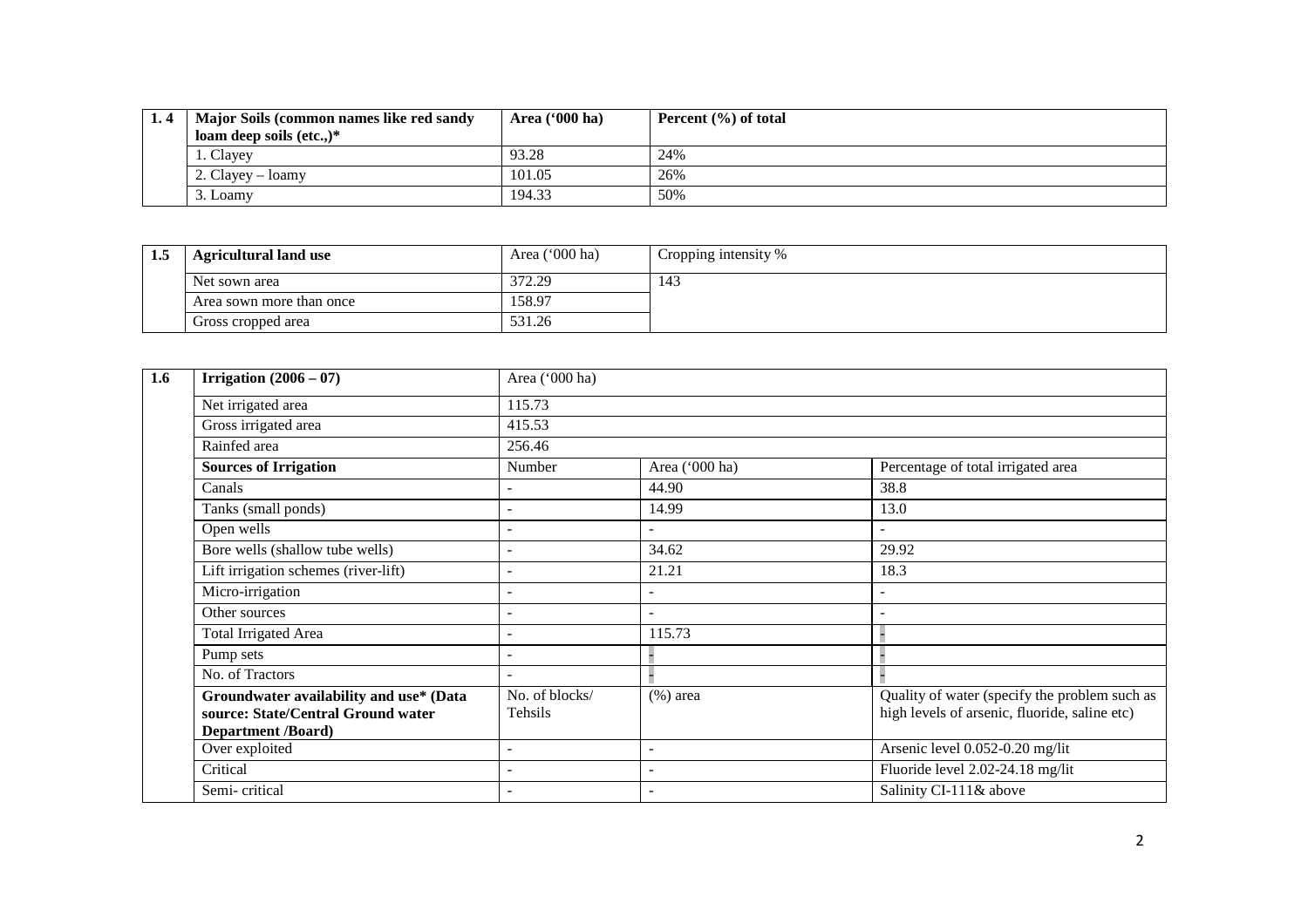| Safe                                                                                                          |                                            |  | Arsenic depth range 80-225                       |  |  |  |  |
|---------------------------------------------------------------------------------------------------------------|--------------------------------------------|--|--------------------------------------------------|--|--|--|--|
| Wastewater availability and use                                                                               |                                            |  | Fluoride depth range 31- above mbgl<br>&Salinity |  |  |  |  |
| Ground water quality                                                                                          | Presence of Arsenic & Fluoride in 6 blocks |  |                                                  |  |  |  |  |
| *over-exploited: groundwater utilization > 100%; critical: $90-100\%$ ; semi-critical: $70-90\%$ ; safe: <70% |                                            |  |                                                  |  |  |  |  |

#### **1.7 Area under major field crops & horticulture (as per latest figures) (year 2008-09)**

| Major field crops cultivated                         | Area ('000 ha)   |                          |                |                  |                          |                          |                          |                    |  |  |  |
|------------------------------------------------------|------------------|--------------------------|----------------|------------------|--------------------------|--------------------------|--------------------------|--------------------|--|--|--|
|                                                      | <b>Kharif</b>    |                          |                | Rabi             |                          |                          |                          |                    |  |  |  |
|                                                      | <b>Irrigated</b> | <b>Rainfed</b>           | <b>Total</b>   | <b>Irrigated</b> | <b>Rainfed</b>           | <b>Total</b>             | <b>Summer</b>            | <b>Grand</b> total |  |  |  |
| Rice                                                 | ۰                | 324.3                    | 324.3          | 0.8              | $\overline{\phantom{a}}$ | 0.8                      | 67.4                     | 392.5              |  |  |  |
| Wheat                                                | $\overline{a}$   | $\overline{a}$           | $\overline{a}$ | 2.4              | $\overline{a}$           | 2.4                      | $\overline{a}$           | 2.4                |  |  |  |
| Pulses (Lathyrus, Blackgram,<br>Greengram)           | L,               | $\sim$                   | $\blacksquare$ |                  | 15.2                     | 15.2                     | $\overline{\phantom{0}}$ | 15.2               |  |  |  |
| Oilseeds (Sunflower, Safflower,<br>Mustard, Linseed) | $\mathbf{r}$     | $\sim$                   | $\sim$         | $\blacksquare$   | 14.4                     | 14.4                     | $\overline{a}$           | 14.4               |  |  |  |
| Dry Chillis                                          | $\blacksquare$   | 4.9                      | 4.9            | $\blacksquare$   | $\blacksquare$           | $\overline{\phantom{a}}$ | $\blacksquare$           | 4.9                |  |  |  |
| Potato                                               | ÷.               | $\overline{\phantom{a}}$ | $\sim$         | 2.8              | $\blacksquare$           | 2.8                      | $\overline{\phantom{a}}$ | 2.8                |  |  |  |
| <b>Horticulture crops - Fruits</b>                   | Area ('000 ha)   |                          |                |                  |                          |                          |                          |                    |  |  |  |
|                                                      | <b>Total</b>     |                          |                |                  |                          |                          |                          |                    |  |  |  |
| Mango                                                | 1.00             |                          |                |                  |                          |                          |                          |                    |  |  |  |
| Banana                                               | 2.12             |                          |                |                  |                          |                          |                          |                    |  |  |  |
| Papaya                                               | 0.90             |                          |                |                  |                          |                          |                          |                    |  |  |  |
| Guava                                                | 1.99             |                          |                |                  |                          |                          |                          |                    |  |  |  |
| Litchi                                               | 0.51             |                          |                |                  |                          |                          |                          |                    |  |  |  |
| <b>Horticulture crops - Vegetables</b>               | <b>Total</b>     |                          |                |                  |                          |                          |                          |                    |  |  |  |
| <b>Brinjal</b>                                       | 8.33             |                          |                |                  |                          |                          |                          |                    |  |  |  |
| Cucurbits                                            | 12.45            |                          |                |                  |                          |                          |                          |                    |  |  |  |
| Ladies finger                                        | 7.00             |                          |                |                  |                          |                          |                          |                    |  |  |  |
| Cabbage                                              | 5.60             |                          |                |                  |                          |                          |                          |                    |  |  |  |
| Cauliflower                                          | 4.66             |                          |                |                  |                          |                          |                          |                    |  |  |  |
| Tomato                                               | 4.39             |                          |                |                  |                          |                          |                          |                    |  |  |  |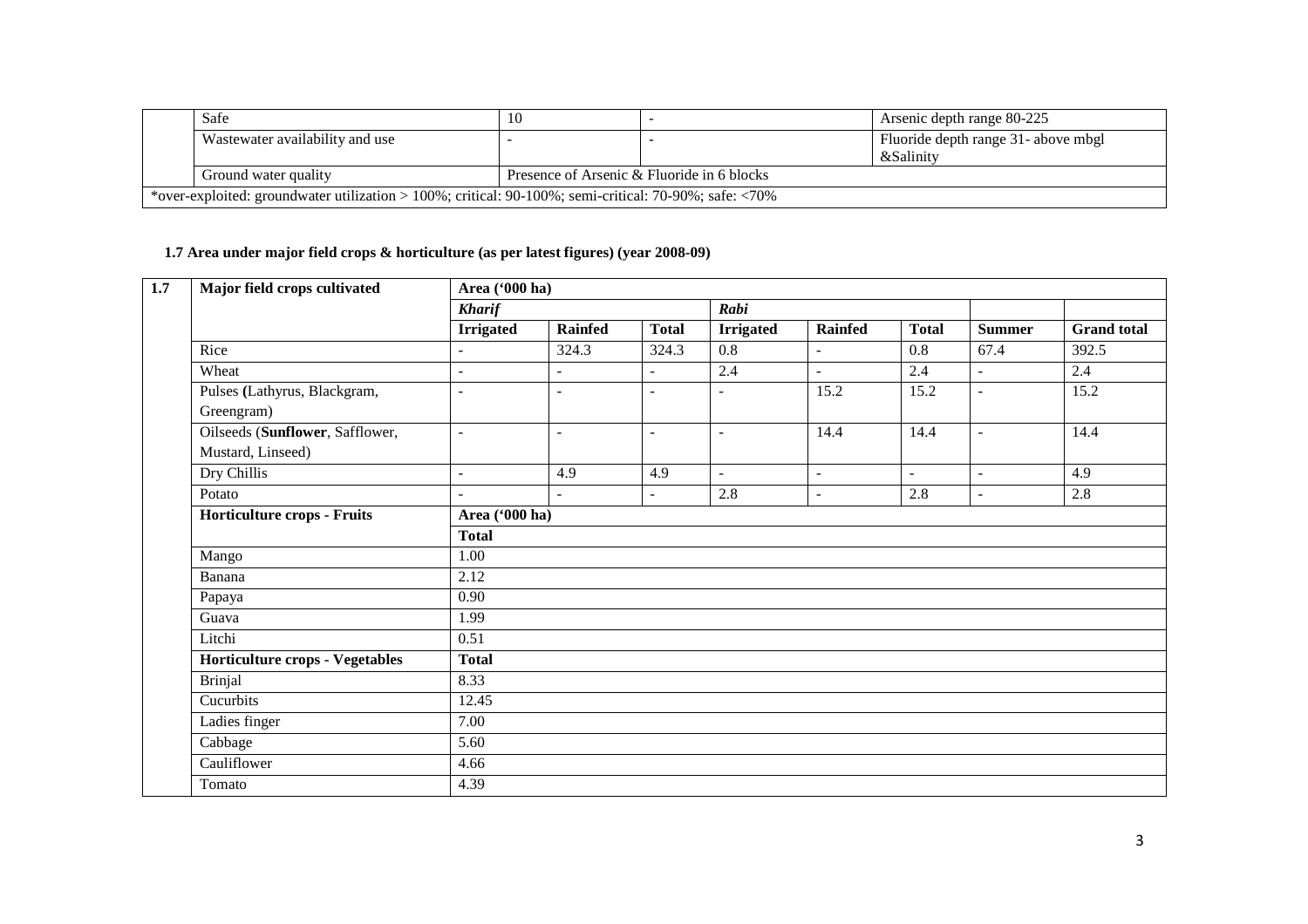| <b>Medicinal and Aromatic crops</b> | <b>Total</b> | <b>Irrigated</b> | <b>Rainfed</b> |
|-------------------------------------|--------------|------------------|----------------|
| <b>Plantation crops</b>             |              |                  |                |
| Betel vine                          |              |                  |                |
| Coconut, Arecanut                   |              |                  |                |
| Eg., industrial pulpwood crops etc. |              |                  |                |
| <b>Fodder crops</b>                 |              |                  |                |
| Total fodder crop area              |              |                  |                |
| <b>Grazing land</b>                 |              |                  |                |
| Sericulture etc                     |              |                  |                |

| 1.8 | Livestock (2007-08)                            | <b>Male</b> ('000)       | Female ('000)             | <b>Total ('000)</b>      |
|-----|------------------------------------------------|--------------------------|---------------------------|--------------------------|
|     |                                                |                          |                           |                          |
|     | Non descriptive Cattle (local low yielding)    | 319.1                    | 732.8                     | 1,051.9                  |
|     | Crossbred cattle                               | 12.6                     | 38.7                      | 51.3                     |
|     | Non descriptive Buffaloes (local low yielding) | 4.9                      | 7.0                       | 11.9                     |
|     | <b>Graded Buffaloes</b>                        | $\overline{\phantom{0}}$ |                           | $\overline{\phantom{a}}$ |
|     | Goat                                           | $\overline{\phantom{0}}$ | ۰                         | 901.8                    |
|     | Sheep                                          | $\overline{\phantom{0}}$ | ۰                         | 226.7                    |
|     | Others (Camel, Pig, Yak etc.)                  | $\overline{\phantom{0}}$ | ۰                         | $\overline{\phantom{a}}$ |
|     | Commercial dairy farms (Number)                | $\overline{\phantom{a}}$ |                           | $\overline{\phantom{0}}$ |
| 1.9 | <b>Poultry</b>                                 | No. of farms             | Total No. of birds ('000) |                          |
|     | Commercial                                     | $\overline{\phantom{0}}$ | ۰                         |                          |
|     | Backyard                                       | $\overline{\phantom{0}}$ | ۰                         |                          |

| 1.10 | Fisheries (Data source: Chief Planning Officer) (obtain the data from district fisheries department and incorporate the data) |                  |              |             |            |                                      |  |  |  |  |
|------|-------------------------------------------------------------------------------------------------------------------------------|------------------|--------------|-------------|------------|--------------------------------------|--|--|--|--|
|      | A. Capture                                                                                                                    |                  |              |             |            |                                      |  |  |  |  |
|      | <i>i</i> ) Marine (Data Source: Fisheries                                                                                     | No. of fishermen | <b>Boats</b> | <b>Nets</b> |            | Storage facilities (Ice plants etc.) |  |  |  |  |
|      | Department)                                                                                                                   |                  |              |             |            |                                      |  |  |  |  |
|      |                                                                                                                               |                  | Mechan       | Non-        | Mechanize  | Non-mechanized (Shore Seines,        |  |  |  |  |
|      |                                                                                                                               |                  | ized         | mechanized  | d (Trawl   | Stake $&$ trap nets)                 |  |  |  |  |
|      |                                                                                                                               |                  |              |             | nets, Gill |                                      |  |  |  |  |
|      |                                                                                                                               |                  |              |             | nets)      |                                      |  |  |  |  |
|      |                                                                                                                               |                  |              |             |            |                                      |  |  |  |  |
|      |                                                                                                                               |                  |              |             |            |                                      |  |  |  |  |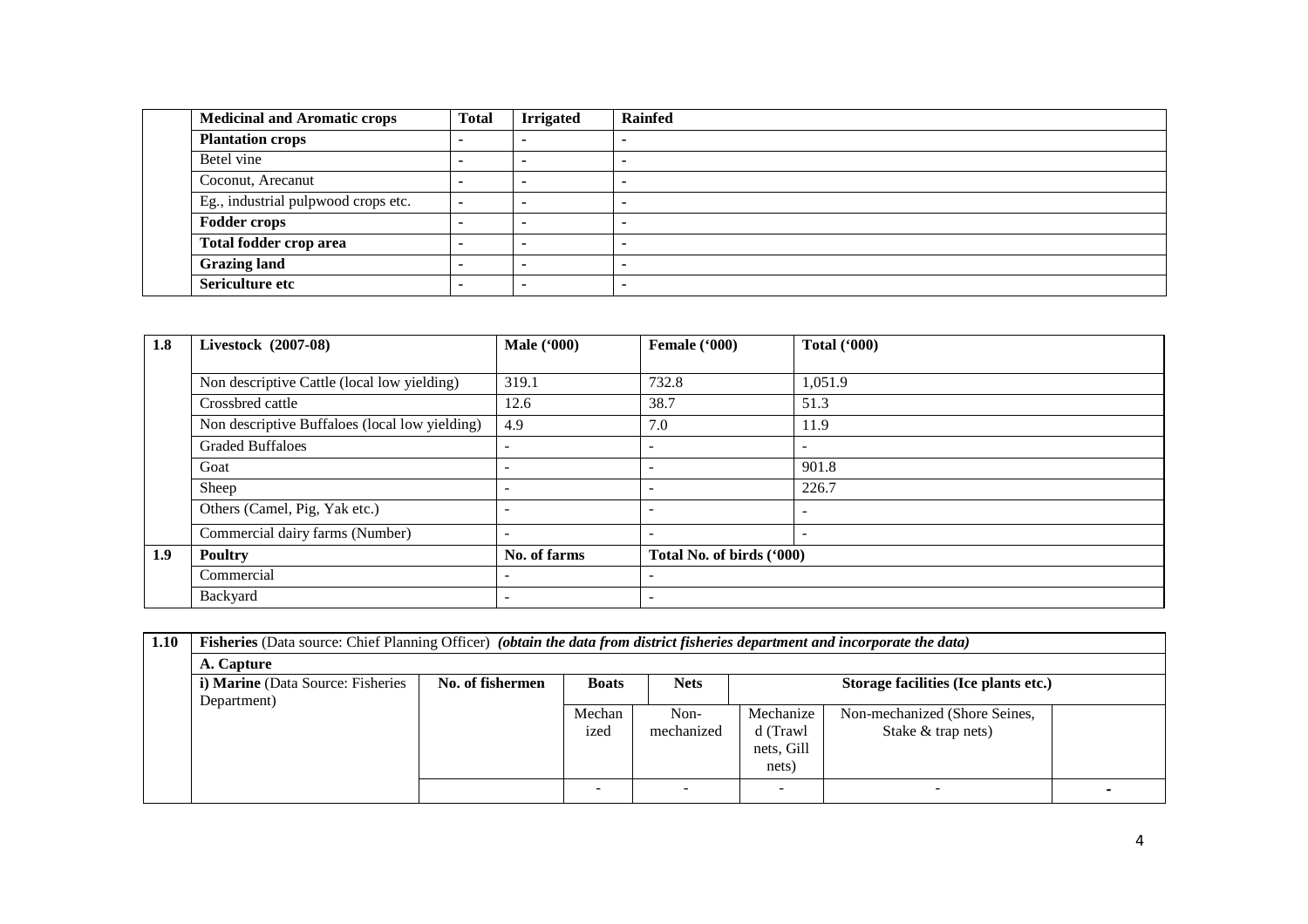| ii) Inland (Data Source: Fisheries                                      | No. Farmer owned ponds              | No. of<br><b>Reservoirs</b> | No. of village tanks     |  |
|-------------------------------------------------------------------------|-------------------------------------|-----------------------------|--------------------------|--|
| Department)                                                             |                                     |                             | $\overline{\phantom{0}}$ |  |
| <b>B.</b> Culture                                                       |                                     |                             |                          |  |
|                                                                         | Water<br><b>Spread</b><br>Area (ha) | Yield (t/ha)                | Production ('000 tons)   |  |
| i) Brackish water (Data Source: MPEDA/<br><b>Fisheries Department</b> ) | $\overline{\phantom{0}}$            |                             |                          |  |
| ii) Fresh water (Data Source: Fisheries<br>Department)                  |                                     |                             | -                        |  |

# **1.11 Production and Productivity of major crops** (Average of last 5 years: 2004, 05, 06, 07, 08)

| 1.11 | <b>Kharif</b><br>Name of crop                                             |                          |                          | Rabi                  |                         | <b>Summer</b>            |                          | <b>Total</b>          |                         |  |  |
|------|---------------------------------------------------------------------------|--------------------------|--------------------------|-----------------------|-------------------------|--------------------------|--------------------------|-----------------------|-------------------------|--|--|
|      |                                                                           | Production<br>(000 t)    | Productivity<br>(kg/ha)  | Production<br>(000 t) | Productivity<br>(kg/ha) | Production<br>(000 t)    | Productivity<br>(kg/ha)  | Production<br>(000 t) | Productivity<br>(kg/ha) |  |  |
|      | Major Field crops (Crops to be identified based on total acreage)         |                          |                          |                       |                         |                          |                          |                       |                         |  |  |
|      | Rice                                                                      | 8.33                     | 2434                     | 658.78                | 1977                    | 199.28                   | 3126                     | 866.38                | 2512                    |  |  |
|      | Wheat                                                                     |                          |                          | 4.78                  | 1886                    |                          |                          | 4.78                  | 1886                    |  |  |
|      | Pulses                                                                    | $\overline{\phantom{a}}$ | $\overline{\phantom{0}}$ | 4.18                  | 652                     |                          |                          | 4.18                  | 652                     |  |  |
|      | Oilseeds                                                                  | $\overline{\phantom{a}}$ | $\overline{\phantom{a}}$ | 14.23                 | 1205                    |                          |                          | 14.23                 | 1205                    |  |  |
|      | Jute                                                                      | 11.8                     | 2364                     |                       |                         |                          |                          | 11.80                 | 2364                    |  |  |
|      | Potato                                                                    |                          |                          | 54.9                  | 17885                   |                          | $\overline{\phantom{a}}$ | 54.9                  | 17885                   |  |  |
|      | Major Horticultural crops (Crops to be identified based on total acreage) |                          |                          |                       |                         |                          |                          |                       |                         |  |  |
|      | Cabbage                                                                   | $\overline{\phantom{a}}$ |                          | 178.35                | 31840                   | ۰                        |                          | 178.35                | 31840                   |  |  |
|      | Cauliflower                                                               | $\overline{\phantom{a}}$ |                          | 93.00                 | 19950                   | $\overline{\phantom{0}}$ |                          | 93.00                 | 19950                   |  |  |
|      | Tomato                                                                    | $\overline{\phantom{a}}$ |                          | 75.90                 | 17290                   |                          |                          | 75.90                 | 17290                   |  |  |
|      | <b>Brinjal</b>                                                            | $\overline{\phantom{a}}$ | $\overline{\phantom{0}}$ | 146.21                | 17550                   |                          |                          | 146.21                | 17550                   |  |  |
|      | Cucurbits                                                                 | $\overline{\phantom{a}}$ | ۰                        | 150.93                | 12120                   |                          |                          | 150.93                | 12120                   |  |  |
|      | Okra                                                                      | $\overline{\phantom{a}}$ | $\overline{\phantom{a}}$ | 85.50                 | 12210                   |                          |                          | 85.50                 | 12210                   |  |  |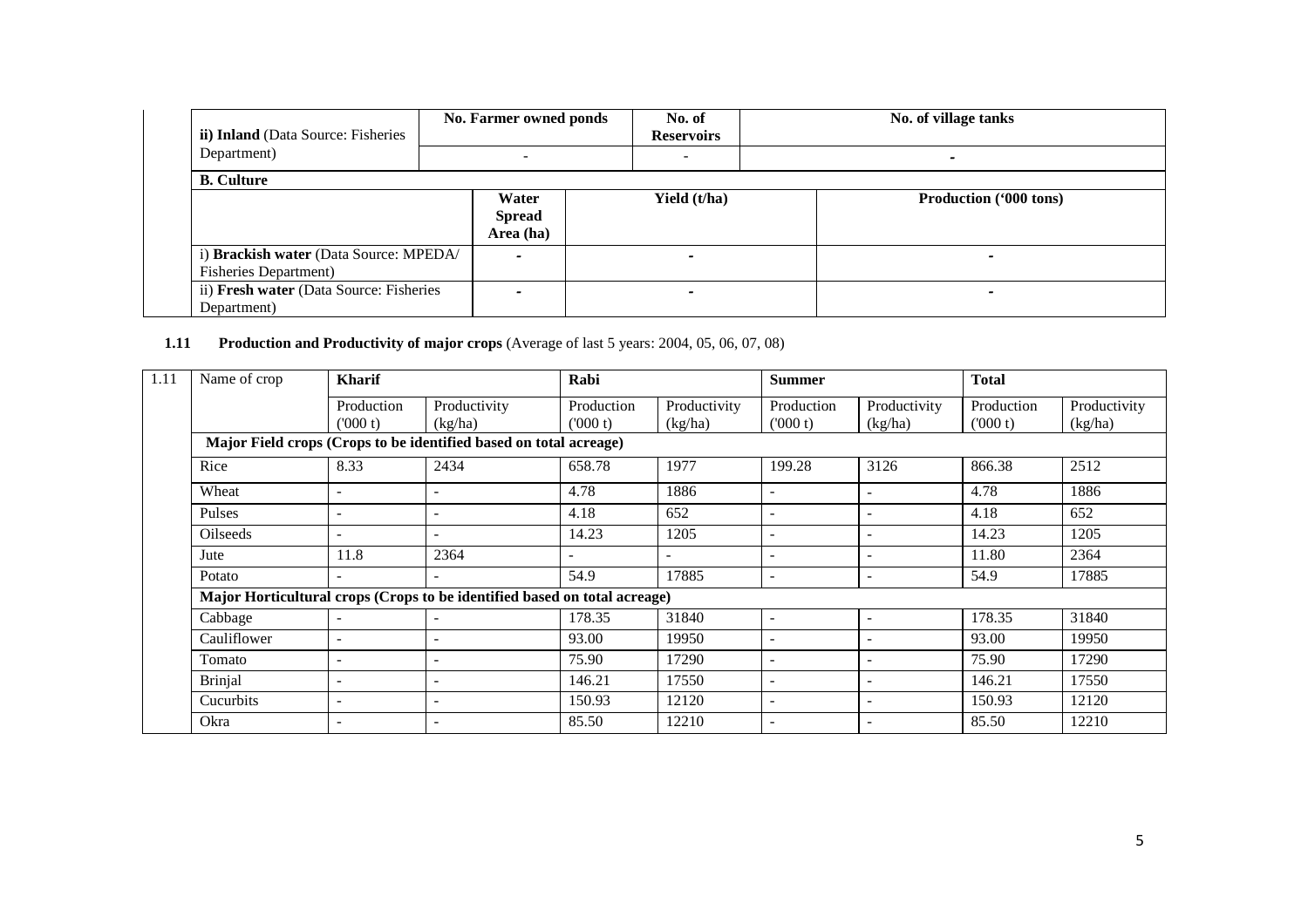| 1.12 | Sowing window for 5 major field | Rice                                                                             | Pulses                   | Oilseeds                 | Vegetables            |
|------|---------------------------------|----------------------------------------------------------------------------------|--------------------------|--------------------------|-----------------------|
|      | crops (start and end of normal  |                                                                                  |                          |                          |                       |
|      | sowing period)                  |                                                                                  |                          |                          |                       |
|      | Kharif-Rainfed                  | Aman rice transplanted: July 4 <sup>th</sup><br>week to Aug $4^{\text{th}}$ week |                          |                          |                       |
|      | Kharif-Irrigated                |                                                                                  |                          |                          |                       |
|      | Rabi-Rainfed                    |                                                                                  | Dec $2nd$ week of Dec to | Dec $2nd$ week of Dec to | Dec $2nd$ week of Dec |
|      |                                 |                                                                                  | Jan $1st$ week           | Jan $1st$ week           | to Jan $1st$ week     |
|      | Rabi-Irrigated                  |                                                                                  |                          |                          |                       |

| 1.13 | What is the major contingency the district is prone to? (Tick mark) | Regular | <b>Occasional</b> | <b>None</b> |
|------|---------------------------------------------------------------------|---------|-------------------|-------------|
|      | Drought                                                             |         |                   |             |
|      | Flood                                                               |         |                   |             |
|      | Cyclone                                                             |         |                   |             |
|      | Hail storm                                                          |         |                   |             |
|      | Heat wave                                                           |         |                   |             |
|      | Cold wave                                                           |         |                   |             |
|      | Frost                                                               |         |                   |             |
|      | Sea water intrusion                                                 |         |                   |             |
|      | Pests and disease outbreak (specify)                                |         |                   |             |

| 1.14 | Include Digital maps of the | State<br>Location map of district within<br>Annexure | $ -$<br>Enclosed:<br>Yec<br>1 U. |
|------|-----------------------------|------------------------------------------------------|----------------------------------|
|      | district for                | Mean annual rainfall.<br>Annexure 2                  | Enclosed:<br><b>Yes</b>          |
|      |                             | Soil map.<br>Annexure .                              | $ -$<br>Enclosed:<br><b>Yes</b>  |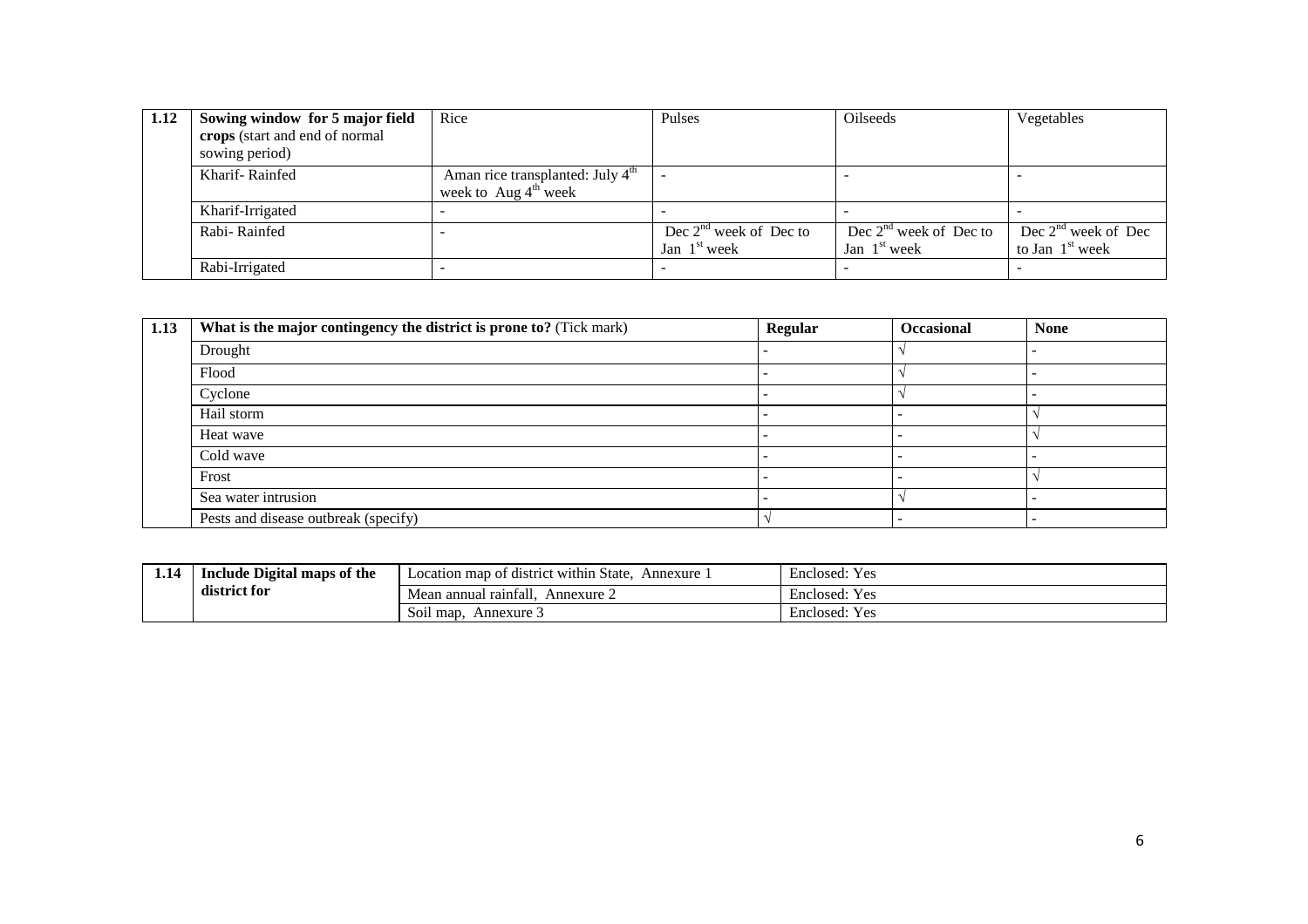# **Annexure –I**

**Location map of South 24 parganas district** 



**Purba**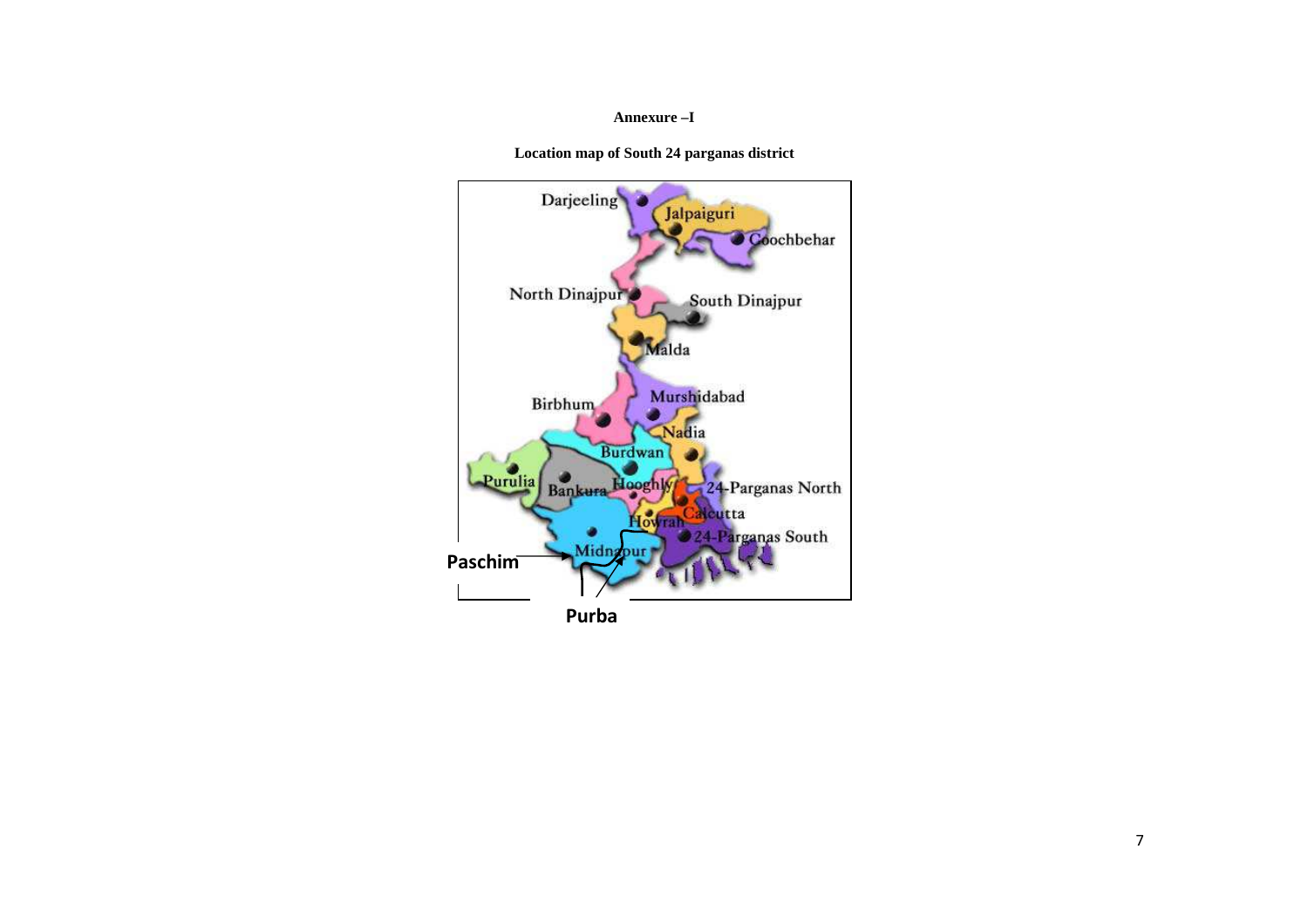Rainfall (mm) **Rainfall (mm)**  $3a^{\rho}$  <ep  $4a^{\rho}$  be  $4a^{\rho}$   $7a^{\rho}$   $3a^{\rho}$   $6a^{\rho}$   $0a^{\rho}$   $4a^{\rho}$   $0a^{\rho}$ **Months**

**Annexure-II** 

**Mean monthly rainfall of South 24 Parganas district**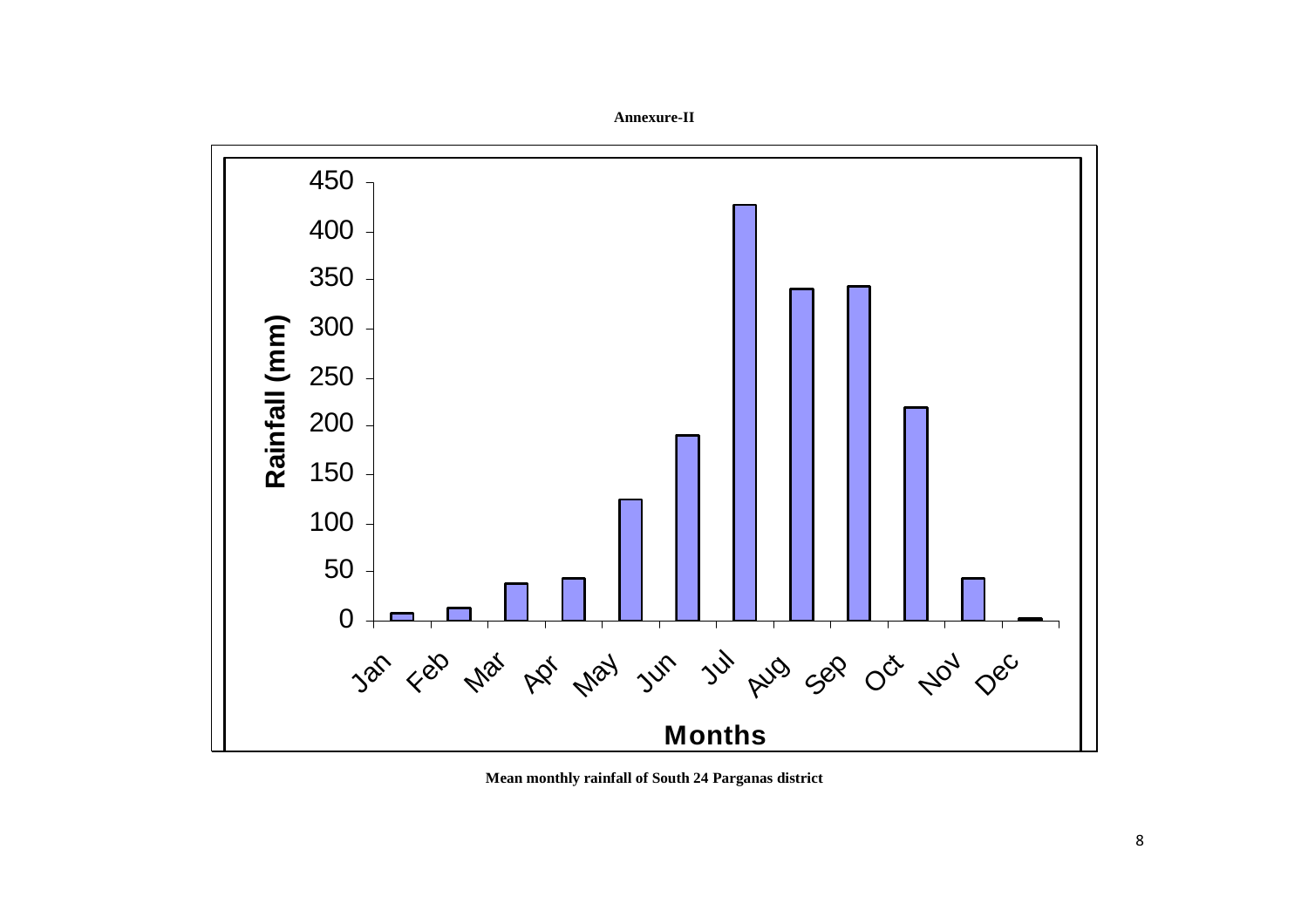# **Annexure-III**

# **Soil Map of South 24 Parganas district**



Source: NBSS & LUP Regional Centre, Calcutta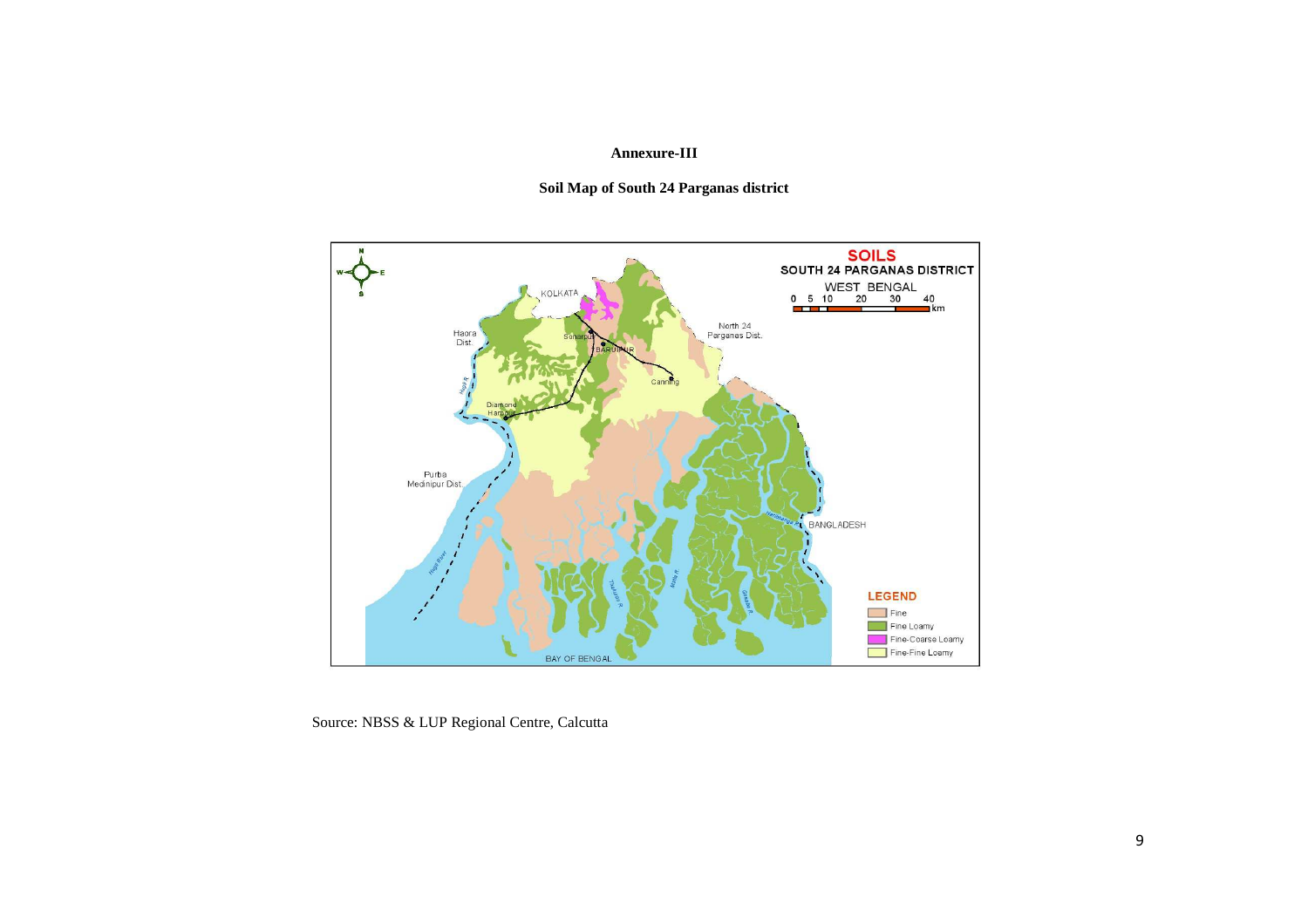# **2.0 Strategies for weather related contingencies**

**2.1 Drought** Adopt salt tolerant varieties (Lunishri) and other popular varieties like Sabita, Dudeswar, Swarna Mahsuri, Lalat

**2.1.1 Rainfed situation** 

| <b>Condition</b>                                 | Major                                                                      | Normal crop/                           | <b>Suggested Contingency Measures</b>                                                                                                |                                                         |                                                             |  |
|--------------------------------------------------|----------------------------------------------------------------------------|----------------------------------------|--------------------------------------------------------------------------------------------------------------------------------------|---------------------------------------------------------|-------------------------------------------------------------|--|
| Early<br>season<br>drought<br>(delayed<br>onset) | <b>Farming</b><br><b>Situation</b>                                         | cropping<br>system                     | Change in crop / cropping system including<br>variety                                                                                | <b>Agronomic measures</b>                               | <b>Remarks</b> on<br>implementation                         |  |
| Delay by 2<br>Weeks<br>$3rd$ week                | Rice - Fallow<br>Lower Indo-<br>Gangetic<br>alluvial plains<br>clay / clay |                                        | No change<br>Adopt salt tolerant varieties (Lunishri) and<br>other popular varieties like Sabita, Dudeswar,<br>Swarna Mahsuri, Lalat | Transplant 2-3 seedlings/hill<br>$\bullet$              | Link NSC, WBSC, and<br>BCKVV, Kalyani for<br>supply of seed |  |
| of June                                          | loams / loamy<br>soils                                                     | Rice-Pulse/<br>Oilseed /<br>Vegetable  | No change. Prefer short duration rice varieties<br>(Shatabdi, Khitish, Ranjit) and paira (relay)<br>cropping with lathyrus, lentil   | $-do-$                                                  |                                                             |  |
| Delay by 4<br>Weeks<br>$1st$ week<br>of July     | Lower Indo-<br>Gangetic<br>alluvial plains<br>clay / clay<br>loams / loamy | Rice - Fallow                          | No change<br>Adopt salt tolerant varieties (Lunishri) and<br>other popular varieties like Sabita, Dudeswar,<br>Swarna Mahsuri, Lalat | Transplant 2-3 seedlings/hill<br>$\bullet$<br>$\bullet$ |                                                             |  |
|                                                  | soils                                                                      | Rice-Pulse/<br>Oilseed /<br>Vegetable  | No change. Prefer short duration rice varieties<br>(Shatabdi, Khitish, Ranjit) and paira (relay)<br>cropping with lathyrus, lentil   | $-do-$                                                  |                                                             |  |
| Delay by 6<br>Weeks<br>$3rd$ week                | Lower Indo-<br>Gangetic<br>alluvial plains<br>clay / clay                  | Rice - Fallow                          | No change<br>Adopt salt tolerant varieties (Lunishri) and<br>other popular varieties like Sabita, Dudeswar,<br>Swarna Mahsuri, Lalat | Transplant 4-5 seedlings/hill                           |                                                             |  |
| of July                                          | loams / loamy<br>soils                                                     | Rice-Pulse /<br>Oilseed /<br>Vegetable | No change. Prefer short duration rice varieties<br>(Shatabdi, Khitish, Ranjit) and paira (relay)<br>cropping with lathyrus, lentil   |                                                         |                                                             |  |
| Delay by 8<br>Weeks<br>$1st$ week of             | Lower Indo-<br>Gangetic<br>alluvial plains<br>clay / clay                  | Rice - Fallow                          | No change<br>Adopt salt tolerant varieties (Lunishri) and<br>other popular varieties like Sabita, Dudeswar,<br>Swarna Mahsuri, Lalat | Transplant 4-5 seedlings/hill                           |                                                             |  |
| Aug                                              | loams / loamy<br>soils                                                     | Rice-Pulse/<br>Oilseed /<br>Vegetable  | No change. Prefer short duration rice varieties<br>(Shatabdi, Khitish, Ranjit) and paira (relay)<br>cropping with lathyrus, lentil   |                                                         |                                                             |  |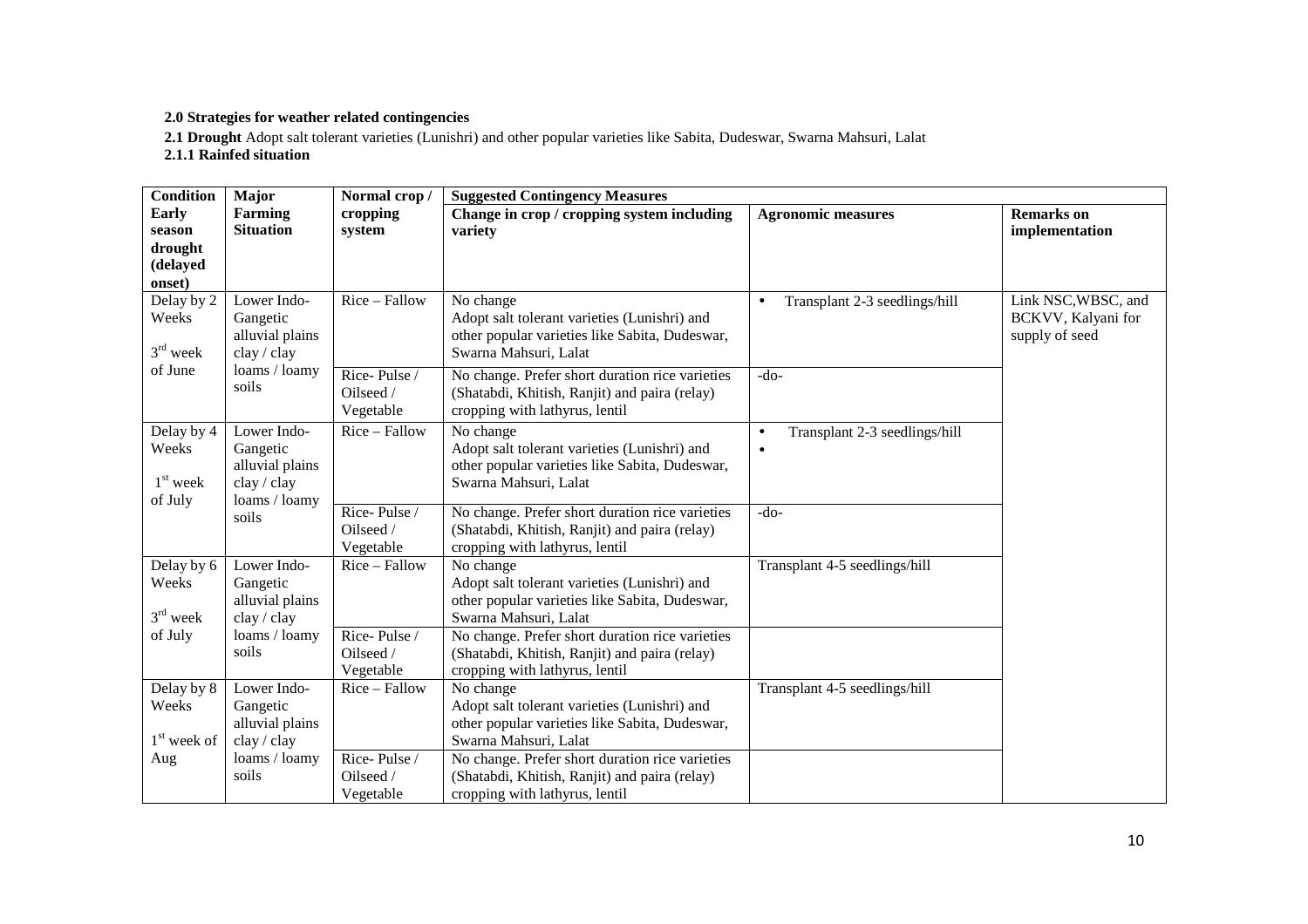| <b>Condition</b>                                                                       |                                                                                  |                                          | <b>Suggested Contingency measures</b>                                                                               |                                                                                        |                                                                                                                       |
|----------------------------------------------------------------------------------------|----------------------------------------------------------------------------------|------------------------------------------|---------------------------------------------------------------------------------------------------------------------|----------------------------------------------------------------------------------------|-----------------------------------------------------------------------------------------------------------------------|
| <b>Early season</b><br>drought (Normal<br>onset)                                       | <b>Major Farming</b><br>situation                                                | <b>Normal</b><br>Crop/cropping<br>svstem | Crop management                                                                                                     | Soil nutrient & moisture<br>conservation measues                                       | <b>Remarks</b> on<br>Implementation                                                                                   |
| Normal onset<br>followed by 15-20<br>days dry spell<br>after sowing<br>leading to poor | Lower Indo-<br>Gangetic alluvial<br>plains clay / clay<br>loams / loamy<br>soils | $Rice - Fallow$                          | Weeding<br>Take up gap filling with<br>available nursery or by splitting<br>the tillers from the surviving<br>hills | Life saving irrigation through<br>farm pond wateror alternative<br>means (fertigation) | Link NSC, WBSC,<br>$\bullet$<br>and BCKVV, Kalyani<br>for supply of seed<br>Link with watershed<br>٠<br>programme and |
| germination/crop<br>stand etc.                                                         |                                                                                  | Rice-Pulse/<br>Oilseed / Vegetable       | $-do-$                                                                                                              | -do-                                                                                   | NREGSto implement<br>farm pond technology                                                                             |

| <b>Condition</b>                                                                                                  |                                                                                  |                                          | <b>Suggested Contingency measures</b>                                                                            |                                                                                                                                                    |                                                                                          |
|-------------------------------------------------------------------------------------------------------------------|----------------------------------------------------------------------------------|------------------------------------------|------------------------------------------------------------------------------------------------------------------|----------------------------------------------------------------------------------------------------------------------------------------------------|------------------------------------------------------------------------------------------|
|                                                                                                                   | <b>Major Farming</b><br>situation                                                | <b>Normal</b><br>Crop/cropping<br>svstem | Crop management                                                                                                  | Soil nutrient & moisture<br>conservation measues                                                                                                   | Remarks on<br>Implementation                                                             |
| Mid season<br>drought (long dry<br>spell, consecutive<br>2 weeks rainless<br>$(>2.5$ mm) period)<br>At vegetative | Lower Indo-<br>Gangetic alluvial<br>plains clay / clay<br>loams / loamy<br>soils | $Rice - Fallow$                          | Weeding<br>Take up gap filling with available<br>nursery or by splitting the tillers<br>from the surviving hills | Life saving irrigation<br>(fertigation)<br>Avoid top dressing of nitrogen<br>during the dry spell.<br>Apply50 kg N/ha after relief of<br>dry spell | Link with<br>watershed<br>programme and<br>NREGS to<br>implement farm<br>pond technology |
| stage                                                                                                             |                                                                                  | Rice-Pulse/<br>Oilseed /<br>Vegetable    | $-do-$                                                                                                           | -do-                                                                                                                                               |                                                                                          |

| <b>Condition</b> |                      |                 | <b>Suggested Contingency measures</b>        |                                       |                       |  |
|------------------|----------------------|-----------------|----------------------------------------------|---------------------------------------|-----------------------|--|
| Mid season       | <b>Major Farming</b> | <b>Normal</b>   | Crop management                              | Soil nutrient & moisture              | <b>Remarks</b> on     |  |
| drought (long    | situation            | Crop/cropping   |                                              | conservation measures                 | Implementation        |  |
| dry spell)       |                      | system          |                                              |                                       |                       |  |
|                  | Lower Indo-          | $Rice - Fallow$ | Weeding                                      | Avoid top dressing of nitrogen during | Link with             |  |
| At flowering/    | Gangetic alluvial    |                 | Life saving irrigation (fertigation)         | the dry spell.                        | watershed             |  |
| fruiting stage   | plains clay / clay   |                 | In case of failure of rice, broadcast pulses | Apply50 kg N/ha after relief of dry   | programme and         |  |
|                  | loams / loamv        |                 | (black gram)                                 | spell-                                | <b>NREGS</b> for Farm |  |
|                  |                      |                 |                                              |                                       |                       |  |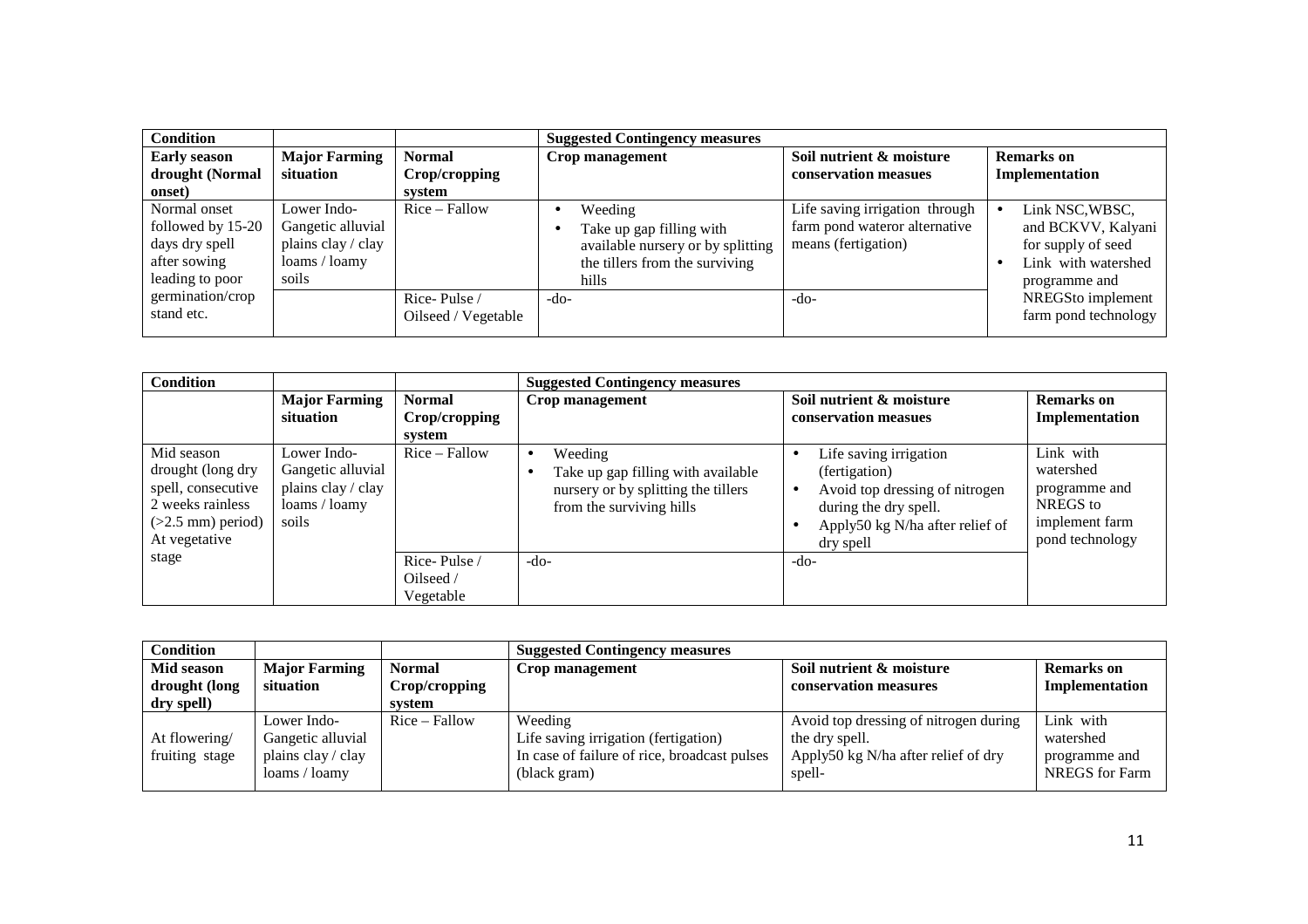| $\cdot$ $\cdot$<br>soils | Pulse.<br>Rice | $-do-$ | $-do-$ | pond technology<br><u>.</u> |
|--------------------------|----------------|--------|--------|-----------------------------|
|                          | Oilseed,       |        |        |                             |
|                          | Vegetable      |        |        |                             |

| <b>Condition</b> |                      |                 | <b>Suggested Contingency measures</b> |                                       |                       |  |
|------------------|----------------------|-----------------|---------------------------------------|---------------------------------------|-----------------------|--|
|                  | <b>Major Farming</b> | <b>Normal</b>   | Crop management                       | <b>Rabi Crop planning</b>             |                       |  |
|                  | situation            | Crop/cropping   |                                       |                                       | <b>Implementation</b> |  |
|                  |                      | system          |                                       |                                       |                       |  |
| Terminal         | Lower Indo-          | $Rice - Fallow$ | Life saving irrigation                | Plan for early rabi crops like wheat, | Link NSC, WBSC,       |  |
| drought (Early   | Gangetic alluvial    |                 |                                       | oilseeds (sunflower/mustard/Linseed), | and BCKVV.            |  |
| withdrawal of    | plains clay / clay   |                 |                                       | pulses (black gram, Lathyrus) and,    | Kalyani for supply    |  |
| monsoon)         | loams / loamy        |                 |                                       | vegetables(dry-chillies)              | of seed               |  |
|                  | soils                |                 |                                       |                                       |                       |  |
|                  |                      | Rice-Pulse/     | $-do-$                                | $-do-$                                |                       |  |
|                  |                      | Oilseed /       |                                       |                                       |                       |  |
|                  |                      | Vegetable       |                                       |                                       |                       |  |

# **2.1.2 Drought - Irrigated situation**

| <b>Condition</b>                                                                 |                                      |                                       | <b>Suggested Contingency measures</b> |                           |                                     |  |
|----------------------------------------------------------------------------------|--------------------------------------|---------------------------------------|---------------------------------------|---------------------------|-------------------------------------|--|
|                                                                                  | <b>Major</b><br>Farming<br>situation | <b>Normal Crop/cropping</b><br>system | Change in crop/cropping<br>system     | <b>Agronomic measures</b> | <b>Remarks</b> on<br>Implementation |  |
| Delayed release of water in<br>canals due to low rainfall                        | Not Applicable                       |                                       |                                       |                           |                                     |  |
| Limited release of water in canals<br>due to low rainfall                        | Not Applicable                       |                                       |                                       |                           |                                     |  |
| Non release of water in canals<br>under delayed onset of monsoon<br>in catchment | Not applicable                       |                                       |                                       |                           |                                     |  |
| Lack of inflows into tanks due to<br>insufficient rainfall in catchments         | Not applicable                       |                                       |                                       |                           |                                     |  |
| Insufficient groundwater<br>recharge due to low rainfall                         | Not applicable                       |                                       |                                       |                           |                                     |  |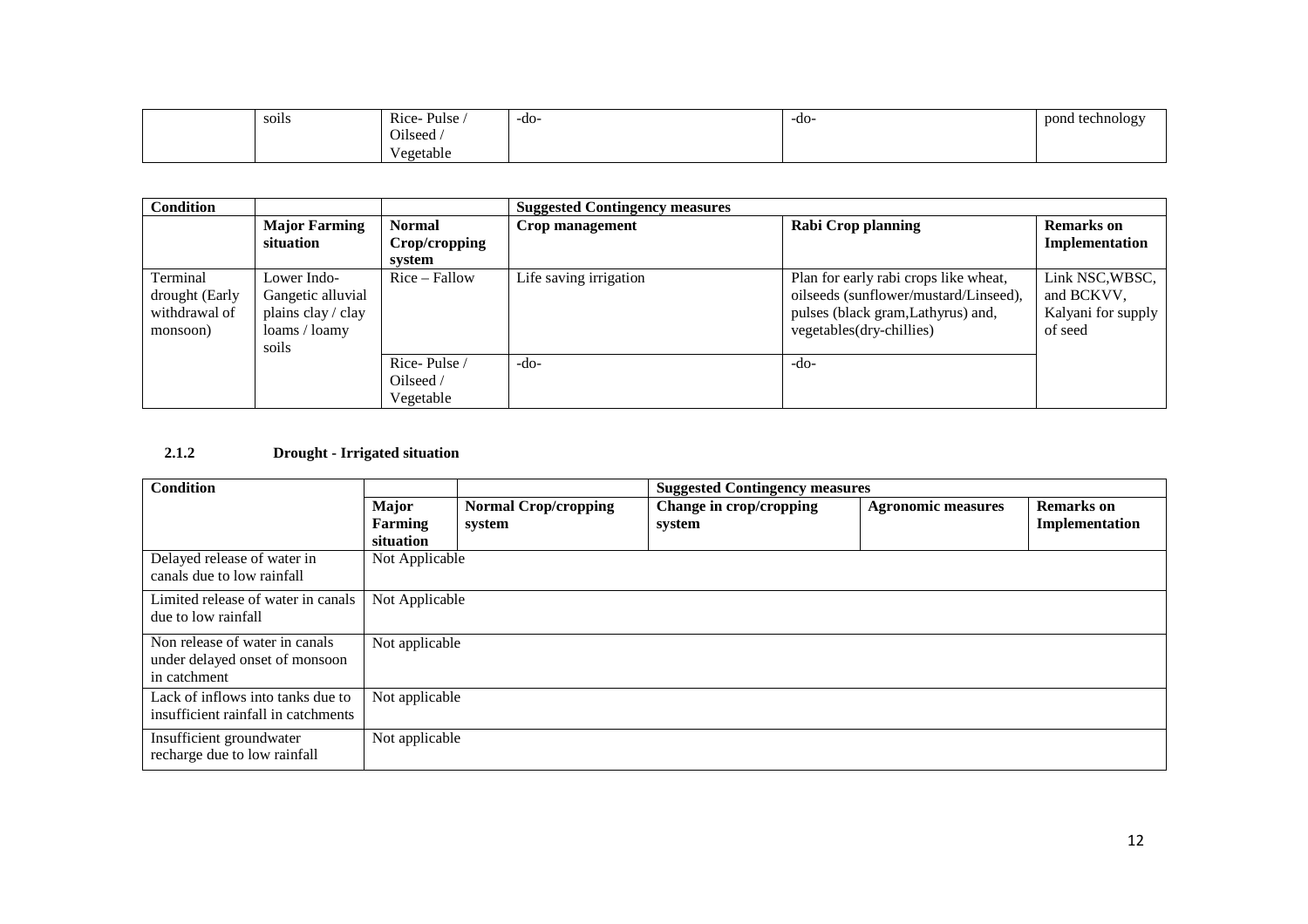**2.2 Unusual rains (untimely, unseasonal etc)** (for both rainfed and irrigated situations)

| Condition- Continuous high rainfall in a short span leading to water logging |                                                                                                                                                           |                                                                                                     |                                                                                                                                                            |                                                                                                                                                                                                                                                                                     |  |  |  |  |
|------------------------------------------------------------------------------|-----------------------------------------------------------------------------------------------------------------------------------------------------------|-----------------------------------------------------------------------------------------------------|------------------------------------------------------------------------------------------------------------------------------------------------------------|-------------------------------------------------------------------------------------------------------------------------------------------------------------------------------------------------------------------------------------------------------------------------------------|--|--|--|--|
| <b>Crop</b>                                                                  | <b>Suggested contingency measure</b>                                                                                                                      |                                                                                                     |                                                                                                                                                            |                                                                                                                                                                                                                                                                                     |  |  |  |  |
|                                                                              | <b>Vegetative stage</b>                                                                                                                                   | <b>Flowering stage</b>                                                                              | Crop maturity stage                                                                                                                                        | Post harvest                                                                                                                                                                                                                                                                        |  |  |  |  |
| Rice                                                                         | Drain out excess water<br>Gap filling from seedlings<br>raised from Community rice<br>nurseries or by splitting the<br>tillers from the surviving hills   | Drain out excess water<br>Apply recommended dose<br>of nutrients after draining<br>out excess water | Spray 2% brine solution to<br>prevent pre-mature seed<br>germination<br>In case of lodged plants by<br>spraying 2% salt solution                           | Drain out excess water and<br>spread sheves loosely in the<br>field or field bunds or Shift<br>produced to safer place<br>spray 2% brine solution to prevent<br>premature field germination of seeds<br>Dry the grain to proper<br>moisture content before<br>bagging and marketing |  |  |  |  |
| Horticulture                                                                 |                                                                                                                                                           |                                                                                                     |                                                                                                                                                            |                                                                                                                                                                                                                                                                                     |  |  |  |  |
| <b>Betel vine</b>                                                            | Drain out excess water<br>Staking the plants                                                                                                              | - Drain out excess water<br>Staking the plants                                                      | Drain out excess water<br>Staking he plants                                                                                                                |                                                                                                                                                                                                                                                                                     |  |  |  |  |
|                                                                              | Condition-Heavy rainfall with high speed winds in a short span                                                                                            |                                                                                                     |                                                                                                                                                            |                                                                                                                                                                                                                                                                                     |  |  |  |  |
| Rice                                                                         | Drain out excess water<br>Postpone top dressing of fertilizer<br>till water recedes<br>Gap filling from seedlings raised<br>from Community rice nurseries | Drain out excess water<br>Postpone top dressing of<br>fertilizer till water recedes                 | Drain out excess water<br>Spray 2% brine solution to<br>prevent pre-mature seed<br>germination<br>In case of lodged plants by<br>spraying 2% salt solution | Spray 2% brine solution to prevent<br>premature field germination of seeds<br>Dry the grain to proper moisture<br>content before bagging and<br>marketing                                                                                                                           |  |  |  |  |
|                                                                              | Condition-Outbreak of pests and diseases due to unseasonal rains                                                                                          |                                                                                                     |                                                                                                                                                            |                                                                                                                                                                                                                                                                                     |  |  |  |  |
| Rice<br>Horticulture                                                         | Need based plant protection<br>measures to adopted                                                                                                        | Protect against bacterial leaf<br>blight with hexaaconazole                                         | Pre Protect against bacterial leaf<br>blight with hexaaconazole<br>Spray carendazim 0.1% to<br>prevent seed discoloration/grain<br>spot                    | Spray 2% brine solution to prevent<br>premature field germination of seeds<br>Dry the grain to proper moisture<br>content before bagging and<br>marketing                                                                                                                           |  |  |  |  |
|                                                                              |                                                                                                                                                           |                                                                                                     |                                                                                                                                                            |                                                                                                                                                                                                                                                                                     |  |  |  |  |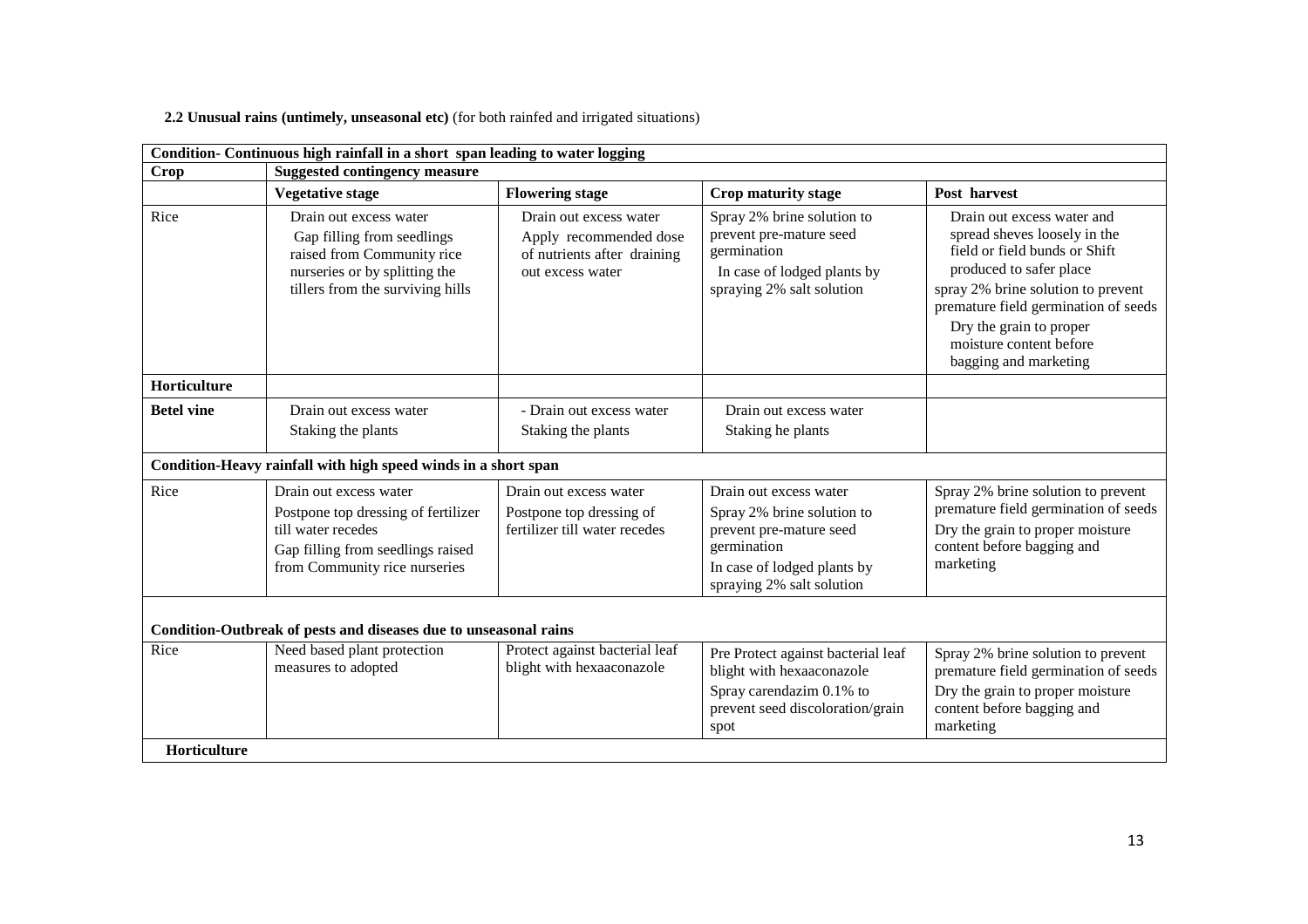| Cauliflower | Spraying of Prophenophos $@0.1\%$<br>or Cypermethrin $@0.1\%$ to<br>Control cabbage borer or diamond<br>back moth                                                   | Spraying the crop with<br>Copper-oxychloride (0.4%) or<br>Mancozeb $(0.25\%)$<br>Chlorothalonil (0.2%) or<br>Difenconazole $(0.5g/lt)$ with<br>sticker at 10 days interval to<br>prevent curd blight. |                                                |                                                 |
|-------------|---------------------------------------------------------------------------------------------------------------------------------------------------------------------|-------------------------------------------------------------------------------------------------------------------------------------------------------------------------------------------------------|------------------------------------------------|-------------------------------------------------|
| Okra        | Four spraying of systemic<br>insecticides starting from 20 days<br>after sowing at 10 days interval                                                                 | Spraying the crop with<br>Cypermethrin $@$ 0.1% to<br>control fruit borer                                                                                                                             |                                                |                                                 |
| Cucurbits   | Two sprays of 0.25% Fosetyl Al<br>or Cyamoxanil-Mancozeb<br>or Metalaxyl- Mancozeb<br>at 10 days interval effectively<br>control downy mildew disease.              |                                                                                                                                                                                                       |                                                |                                                 |
| Chillies    | Spraying of Prophenophos @<br>$1$ ml/litre/ Diafenthiuron @ 1<br>g/litre/ Prlopergite $@1$ g/litre for<br>the control of thrips and mites at<br>15-20 days interval | $Spray COC30g+1g$<br>streptocycline in 10 liters of<br>water, 2-3 times against the<br>bacterial leaf spot and blight                                                                                 | Spray carbendazim 0.1% to<br>control fruit rot | Quick drying of produce to<br>prevent root -rot |

# **2.3 Floods**

| Condition - Transient water logging/ partial inundation <sup>1</sup> |                                                                                                                                                                                                                                   |                                                                                                                                                                                                                                                                |                                                                                       |                                                                                                                                                                                                                                       |  |
|----------------------------------------------------------------------|-----------------------------------------------------------------------------------------------------------------------------------------------------------------------------------------------------------------------------------|----------------------------------------------------------------------------------------------------------------------------------------------------------------------------------------------------------------------------------------------------------------|---------------------------------------------------------------------------------------|---------------------------------------------------------------------------------------------------------------------------------------------------------------------------------------------------------------------------------------|--|
| <b>Crop</b>                                                          | <b>Suggested contingency measure</b>                                                                                                                                                                                              |                                                                                                                                                                                                                                                                |                                                                                       |                                                                                                                                                                                                                                       |  |
|                                                                      | Seedling / nursery stage                                                                                                                                                                                                          | Vegetative stage                                                                                                                                                                                                                                               | Crop maturity                                                                         | <b>Post harvest</b>                                                                                                                                                                                                                   |  |
| Rice<br>(Aman)                                                       | Drain out excess water at earliest<br>Delayed sowing of seed<br>Prefer submergence tolerant<br>varieties (swarn sub) Gap filing<br>from seedlings raised from<br>Community rice nurseries or by<br>splitting the tillers from the | Drain out excess water at<br>$\bullet$<br>earliest<br>Delayed sowing of seed<br>Prefer submergence tolerant<br>$\bullet$<br>varieties (swarn sub) Gap filing<br>from seedlings raised from<br>Community rice nurseries or by<br>splitting the tillers from the | Drain out excess water at<br>earliest<br>Take need based plant<br>protection measures | Drain out excess water and<br>spread sheves loosely in the<br>field or field bunds or Shift<br>produced to safer place<br>Spray 2% brine solution to<br>prevent premature field<br>germination of seeds or<br>Spray 5% common salt on |  |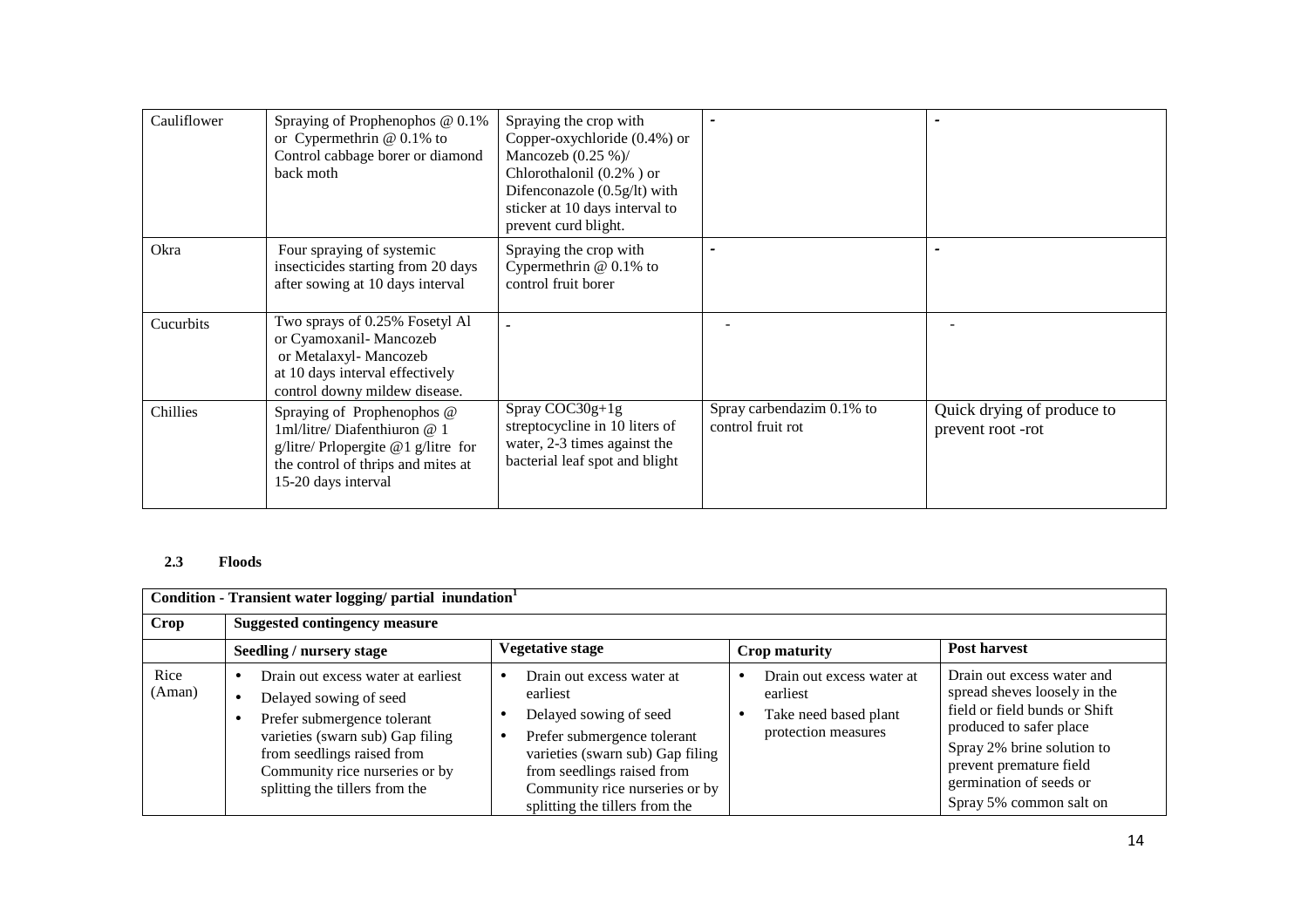|                     |                                     | surviving hills<br>Correct micronutrient deficiencies<br>like Zn and Fe by foliar application<br>of 0.2% ZnSO4 and FeSO4 two to<br>three times at 4-5 days interval                                                                                                                                                                                                                                      | $\bullet$                                        | surviving hills<br>Correct micronutrient<br>deficiencies like Zn and Fe by<br>foliar application of 0.2%<br>ZnSO4 and FeSO4 two to three<br>times at 4-5 days interval                                                                                                                                                                                                                                         |                                                                                       | panicles to prevent germination<br>and spoilage of straw from<br>moulds<br>Dry the grain to proper<br>moisture content before<br>bagging and marketing                                                                                                                                                                                                                                          |
|---------------------|-------------------------------------|----------------------------------------------------------------------------------------------------------------------------------------------------------------------------------------------------------------------------------------------------------------------------------------------------------------------------------------------------------------------------------------------------------|--------------------------------------------------|----------------------------------------------------------------------------------------------------------------------------------------------------------------------------------------------------------------------------------------------------------------------------------------------------------------------------------------------------------------------------------------------------------------|---------------------------------------------------------------------------------------|-------------------------------------------------------------------------------------------------------------------------------------------------------------------------------------------------------------------------------------------------------------------------------------------------------------------------------------------------------------------------------------------------|
| <b>Horticulture</b> |                                     |                                                                                                                                                                                                                                                                                                                                                                                                          |                                                  |                                                                                                                                                                                                                                                                                                                                                                                                                |                                                                                       |                                                                                                                                                                                                                                                                                                                                                                                                 |
|                     |                                     | Condition-Continuous submergence for more than 2 days                                                                                                                                                                                                                                                                                                                                                    |                                                  |                                                                                                                                                                                                                                                                                                                                                                                                                |                                                                                       |                                                                                                                                                                                                                                                                                                                                                                                                 |
| Rice                | $\bullet$<br>$\bullet$<br>$\bullet$ | Drain out excess water at earliest<br>Delayed sowing of seed<br>Prefer submergence tolerant<br>varieties (swarn sub) Gap filing<br>from seedlings raised from<br>Community rice nurseries or by<br>splitting the tillers from the<br>surviving hills<br>Correct micronutrient deficiencies<br>like Zn and Fe by foliar application<br>of 0.2% ZnSO4 and FeSO4 two to<br>three times at 4-5 days interval | $\bullet$<br>$\bullet$<br>$\bullet$<br>$\bullet$ | Drain out excess water at<br>earliest<br>Delayed sowing of seed<br>Prefer submergence tolerant<br>varieties (swarn sub) Gap filing<br>from seedlings raised from<br>Community rice nurseries or by<br>splitting the tillers from the<br>surviving hills<br>Correct micronutrient<br>deficiencies like Zn and Fe by<br>foliar application of 0.2%<br>ZnSO4 and FeSO4 two to three<br>times at 4-5 days interval | Drain out excess water at<br>earliest<br>Take need based plant<br>protection measures | Drain out excess water and<br>spread sheves loosely in the<br>field or field bunds or Shift<br>produced to safer place<br>Spray 2% brine solution to<br>prevent premature field<br>germination of seeds or<br>Spray 5% common salt on<br>panicles to prevent germination<br>and spoilage of straw from<br>moulds<br>Dry the grain to proper moisture<br>content before bagging and<br>marketing |

# **2.4 Extreme events: Heat wave / Cold wave/Frost/ Hailstorm /Cyclone**

| <b>Extreme event type</b> | Suggested contingency measure |                   |                  |                  |                 |  |
|---------------------------|-------------------------------|-------------------|------------------|------------------|-----------------|--|
|                           | Seedling / nursery stage      | <b>Vegetative</b> | <b>Flowering</b> | Crop<br>maturity | Post<br>harvest |  |
| Heat Wave                 | Not applicable                |                   |                  |                  |                 |  |
| Cold wave                 | Not applicable                |                   |                  |                  |                 |  |
| Frost                     | Not applicable                |                   |                  |                  |                 |  |
| Heat Wave                 | Not applicable                |                   |                  |                  |                 |  |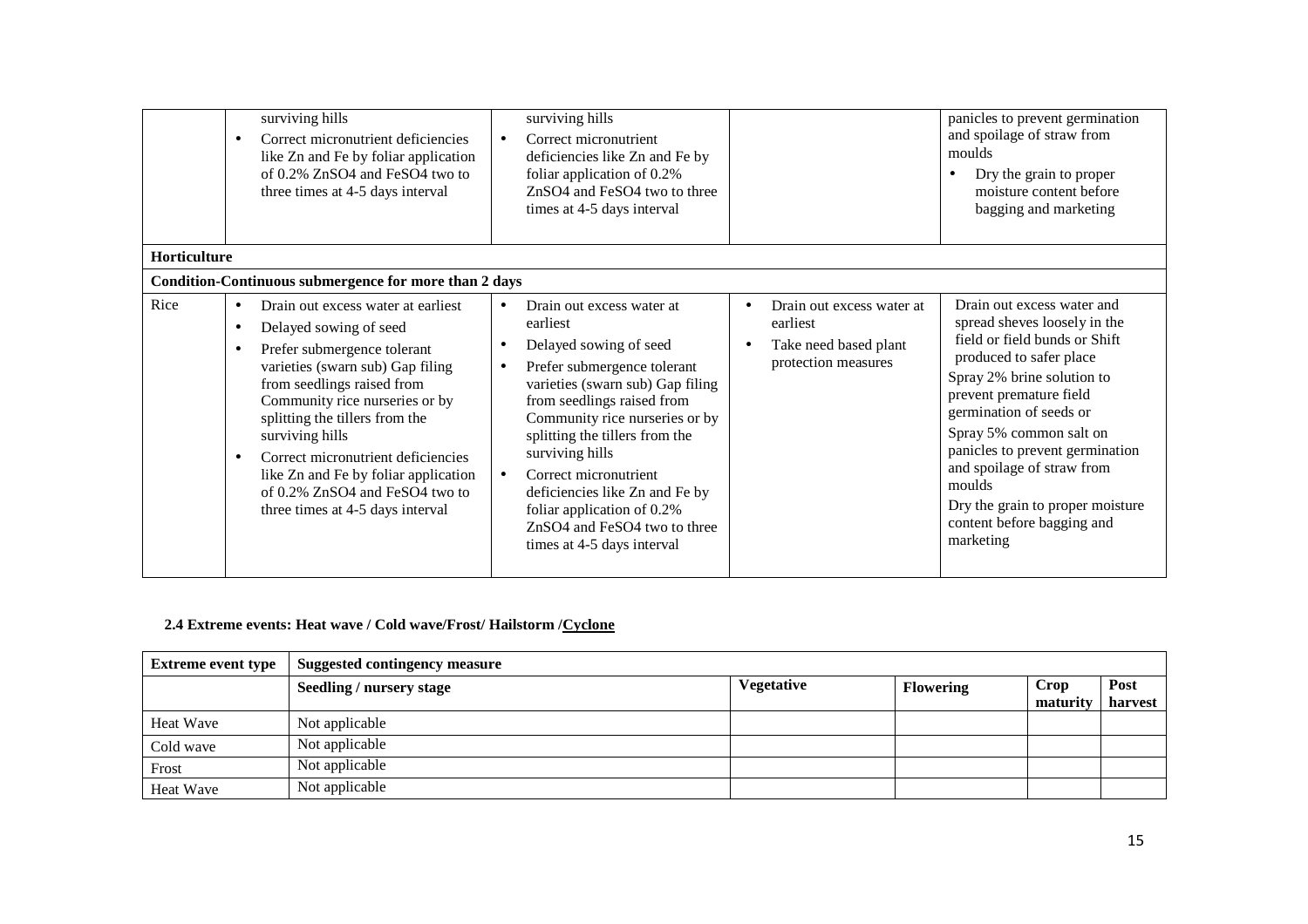| Cold wave                  | Not applicable                                                                                                                         |                                                                    |                    |                          |                                       |
|----------------------------|----------------------------------------------------------------------------------------------------------------------------------------|--------------------------------------------------------------------|--------------------|--------------------------|---------------------------------------|
| Cyclone                    |                                                                                                                                        |                                                                    |                    |                          |                                       |
| Rice                       | Double transplanting<br>٠<br>Raising community nurseries<br>Go for salt tolerant and submergence tolerant crops<br>٠                   |                                                                    | Rabi crop planning | Rabi<br>crop<br>planning | Shift<br>produce<br>to safer<br>place |
| Horticulture               |                                                                                                                                        |                                                                    |                    |                          |                                       |
| Betel vine                 | Replanting                                                                                                                             | Propping and<br>staking<br>Harvesting and<br>marketing             |                    |                          |                                       |
| <b>Sea Water intrusion</b> |                                                                                                                                        |                                                                    |                    |                          |                                       |
| Rice                       | Go for salt tolerant varieties<br>Reclaim saline soil by raise green manure crops (Sesbania) in summer<br>Strengthening of embankments | Ponding fresh water for<br>leaching of salts<br>wherever available |                    |                          |                                       |

# **2.5Contingent strategies for Livestock, Poultry & Fisheries 2.5.1 Livestock**

|                    | <b>Suggested contingency measures</b>                                       |                                                |                                 |
|--------------------|-----------------------------------------------------------------------------|------------------------------------------------|---------------------------------|
|                    | Before the event <sup>s</sup>                                               | During the event                               | After the event                 |
| <b>Drought</b>     |                                                                             |                                                |                                 |
| Feed and fodder    | Cultivation of perennial fodder in waste lands                              | Feed fodder from nearby Govt. fodder farms,    | Claim insurance                 |
| availability       | and on the bank of the rivers/ponds; preparation                            | perennial fodder, prepared hay or silage etc.  | Feed supplements                |
|                    | of hay & silage of excess left over fodder,,                                | Collect fodder from nearby less affected areas | Cull the unproductive stock     |
|                    | Community or Group approach for fodder                                      | Feed region specific concentrated feed         |                                 |
|                    | cultivation                                                                 | supplements                                    |                                 |
|                    | Insurance of livestock                                                      |                                                |                                 |
|                    | Alert nearby Govt. fodder farms to stock straw                              |                                                |                                 |
| Drinking water     | Dig bore well & establish water reservoir from                              | Use water from dig well, river or other water  | Creation of awareness for water |
|                    | the ground water or river on community basis                                | reservoirs                                     | conservation in water sheds     |
| Health and disease | Make alert for the Govt. & Non-Govt                                         | Organize health camp, treatment of animals,    | Treat sick animals              |
| management         | departments for adequate storage of medicines,<br>vaccines, saline/dextrose | Use stress relieving medicines $\&$ protect    | Cull permanently unproductive   |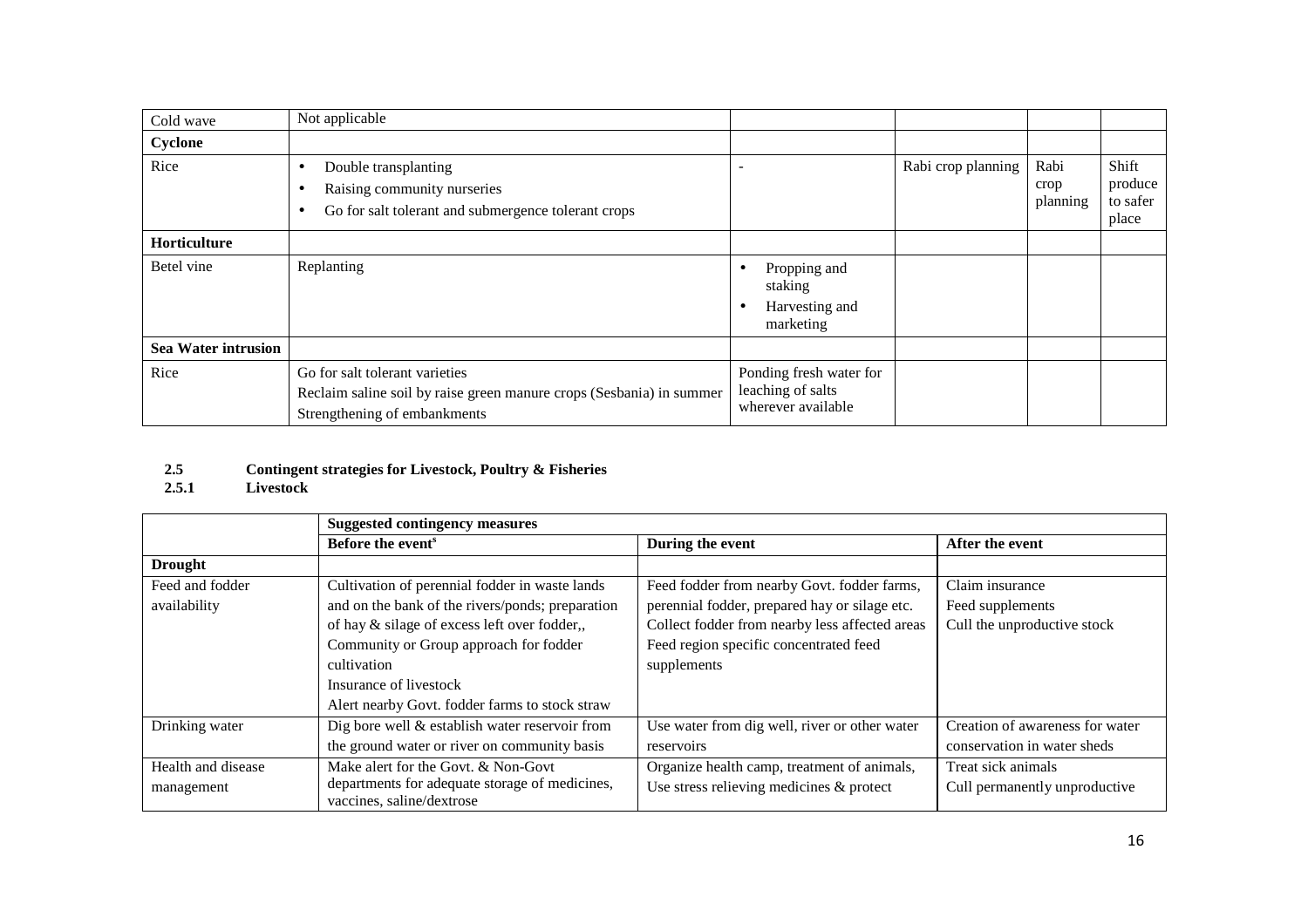|                    | Organize awareness camp                            | animal houses from extreme hot air              | animals                          |
|--------------------|----------------------------------------------------|-------------------------------------------------|----------------------------------|
| <b>Floods</b>      |                                                    |                                                 |                                  |
| Feed and fodder    | Stock dry straw in the nearby Govt. fodder farms,  | Supply fodder from nearby Govt. fodder          | Claim insurance                  |
| availability       | ask the private parties to stock straw,            | farms, private parties, prepared hay or silage, | Feed supplements                 |
|                    | Preparation of hay & silage of excess left over    | community fodder bank etc.                      | Cull the unproductive stock      |
|                    | fodder for use in natural disadvantageous          | Feed region specific concentrated feed          | Creation of awareness            |
|                    | situation,                                         | supplements                                     |                                  |
|                    | Insurance of livestock                             | Establish Control Room at the Block, Sub-       |                                  |
|                    | Alert nearby Govt. fodder farms to stock straw     | division & District level for prompt            |                                  |
|                    | <b>Constitute Departmental Disaster Management</b> | management action                               |                                  |
|                    | Committee at the Block, Sub-division & District    |                                                 |                                  |
|                    | level for planning management action               |                                                 |                                  |
|                    | Cancel leaves for the employees                    |                                                 |                                  |
| Drinking water     | Establish water reservoir from the ground water    | Use water from dig well, river or other water   | Ground water disinfection        |
|                    | or river on community basis                        | reservoirs.                                     | Use disinfection of nearby water |
|                    | Digging shallow tube wells in the vicinity of      | In devastating areas use ground water after     | sources                          |
|                    | farms                                              | local people                                    |                                  |
| Health and disease | Make alert for the Govt. & Non-Govt                | Organize health camp, treatment of animals,     | Treat sick animals               |
| management         | departments for adequate storage of medicines,     | Mass use of protective and curing medicines     | Cull permanently unproductive    |
|                    | vaccines, saline/dextrose                          | for gut sterilization                           | animals                          |
|                    | Organize awareness camp                            | Use Departmental Disaster Management            |                                  |
|                    | Utilize Departmental Disaster Management           | Committee at different levels for prompt        |                                  |
|                    | Committee at different levels for prevention $\&$  | therapy                                         |                                  |
|                    | therapy of animals                                 |                                                 |                                  |
| Cyclone            |                                                    |                                                 |                                  |
| Feed and fodder    | Stocking of green and dry fodder in Govt. &        | Supply fodder from nearby Govt. fodder          | Claim insurance                  |
| availability       | Private farms.                                     | farms, private parties, prepared hay or silage, | Feed supplements                 |
|                    | Insurance of livestock                             | community fodder bank etc.                      | Cull the unproductive stock      |
|                    | Better forecasting for fodder farms                | Feed region specific concentrated feed          | Introduce new stock from the     |
|                    | <b>Constitute Departmental Disaster Management</b> | supplements                                     | unaffected areas                 |
|                    | Committee                                          | Establish Control Room at the Block, Sub-       |                                  |
|                    |                                                    | division & District level for prompt            |                                  |
|                    |                                                    | management action                               |                                  |
| Drinking water     | Establish water reservoir on community basis       | Use water from safe source                      | Ground water disinfection        |
|                    |                                                    |                                                 | Use disinfection of nearby water |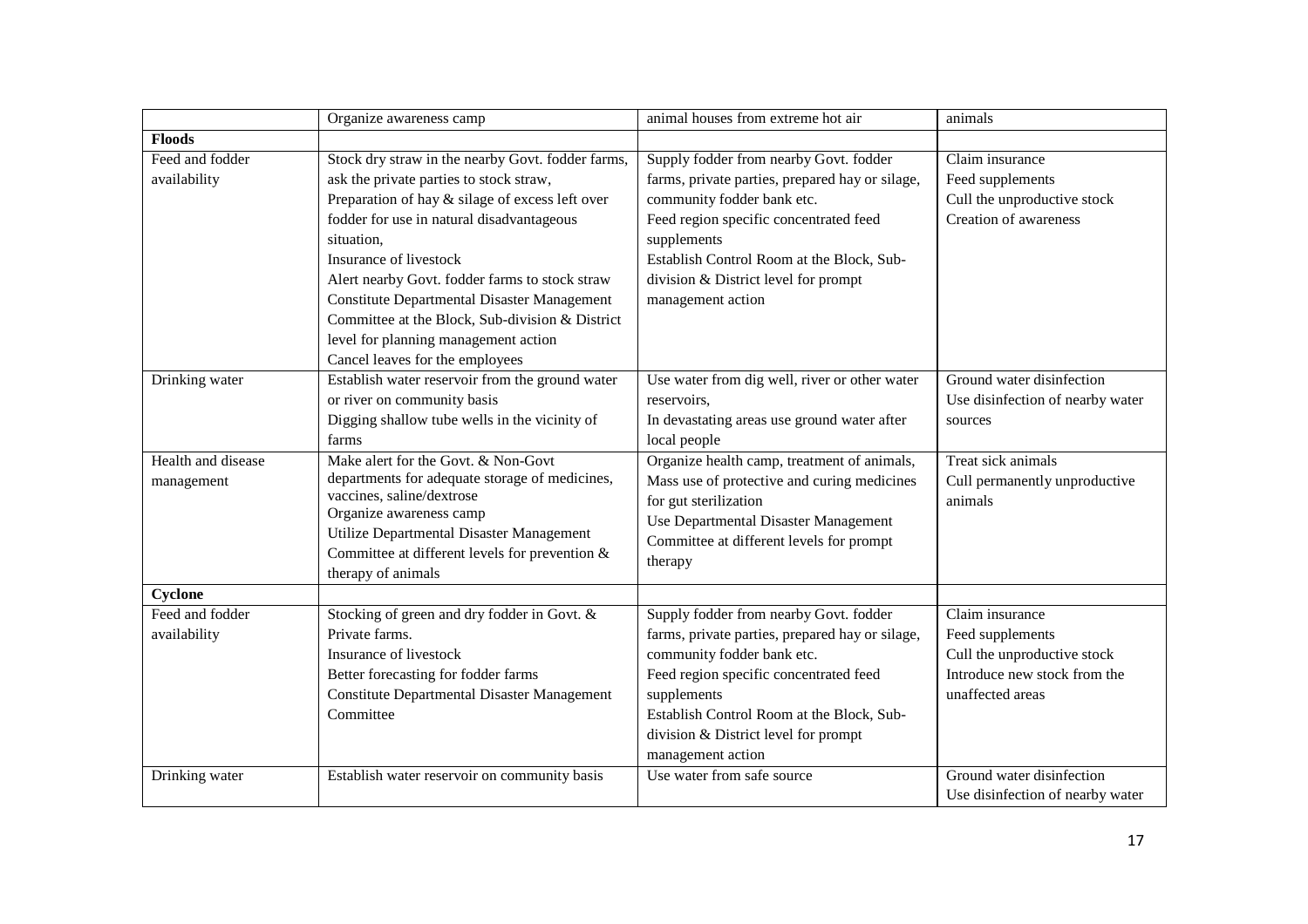|                                  |                                                                                                                                                                                                                                                                       |                                                                                                                                                                                                                    | sources                                                        |
|----------------------------------|-----------------------------------------------------------------------------------------------------------------------------------------------------------------------------------------------------------------------------------------------------------------------|--------------------------------------------------------------------------------------------------------------------------------------------------------------------------------------------------------------------|----------------------------------------------------------------|
| Health and disease<br>management | Make alert for the Govt. & Non-Govt.<br>departments for adequate storage of medicines,<br>vaccines, saline/dextrose<br>Organize awareness camp<br>Utilize Departmental Disaster Management<br>Committee at different levels for prevention $\&$<br>therapy of animals | Organize health camp, treatment of animals,<br>Mass use of protective and curing medicines<br>for gut sterilization<br>Use Departmental Disaster Management<br>Committee at different levels for prompt<br>therapy | Treat sick animals<br>Cull permanently unproductive<br>animals |
| <b>Heat wave and cold</b>        |                                                                                                                                                                                                                                                                       |                                                                                                                                                                                                                    |                                                                |
| wave                             |                                                                                                                                                                                                                                                                       |                                                                                                                                                                                                                    |                                                                |
| Shelter/environment              | Preparation of animal houses on scientific                                                                                                                                                                                                                            | Use window curtains made up of locally                                                                                                                                                                             | Creation of awareness on                                       |
| management                       | manner                                                                                                                                                                                                                                                                | available materials                                                                                                                                                                                                | scientific management practices                                |
|                                  | Plant the trees giving shed to the houses                                                                                                                                                                                                                             |                                                                                                                                                                                                                    |                                                                |
|                                  | Use protection of curtains over the windows                                                                                                                                                                                                                           |                                                                                                                                                                                                                    |                                                                |
| Health and disease               | Store medicine, saline etc.                                                                                                                                                                                                                                           | Administer stress removing medicaments                                                                                                                                                                             | Awareness on disease control                                   |
| management                       |                                                                                                                                                                                                                                                                       |                                                                                                                                                                                                                    |                                                                |

s based on forewarning wherever available

**2.5.2 Poultry** 

|                    | <b>Suggested contingency measures</b>   |                                | <b>Convergence/linkages with</b> |              |
|--------------------|-----------------------------------------|--------------------------------|----------------------------------|--------------|
|                    |                                         |                                | ongoing programs, if any         |              |
|                    | Before the event <sup>a</sup>           | During the event               | After the event                  |              |
| <b>Drought</b>     |                                         |                                |                                  |              |
| Shortage of feed   | Insurance                               | Feed from stocked feed         | Avail insurance                  | <b>ASCAD</b> |
| ingredients        | Bank linkage                            |                                |                                  |              |
|                    | Instruct Govt. feed supplies to stock   |                                |                                  |              |
|                    | feed for urgency                        |                                |                                  |              |
| Drinking water     | Install bore well                       | Use drinking water from        | Use disinfection and             |              |
|                    | In city area seek drinking water supply | different kind of water        | sterilization of drinking        |              |
|                    |                                         | reservoirs                     | water                            |              |
| Health and disease | Emergency preparedness of Govt.         | Organise mass health camp $\&$ | Culling of affected birds        |              |
| management         | department                              | treat birds                    | & subsequent disposal            |              |
|                    | Organise awareness camp                 | Utilize Departmental Disaster  |                                  |              |
|                    | Formulate Departmental Disaster         | Management Committee for       |                                  |              |
|                    | Management Committee at Block, Sub-     | prompt therapy & control of    |                                  |              |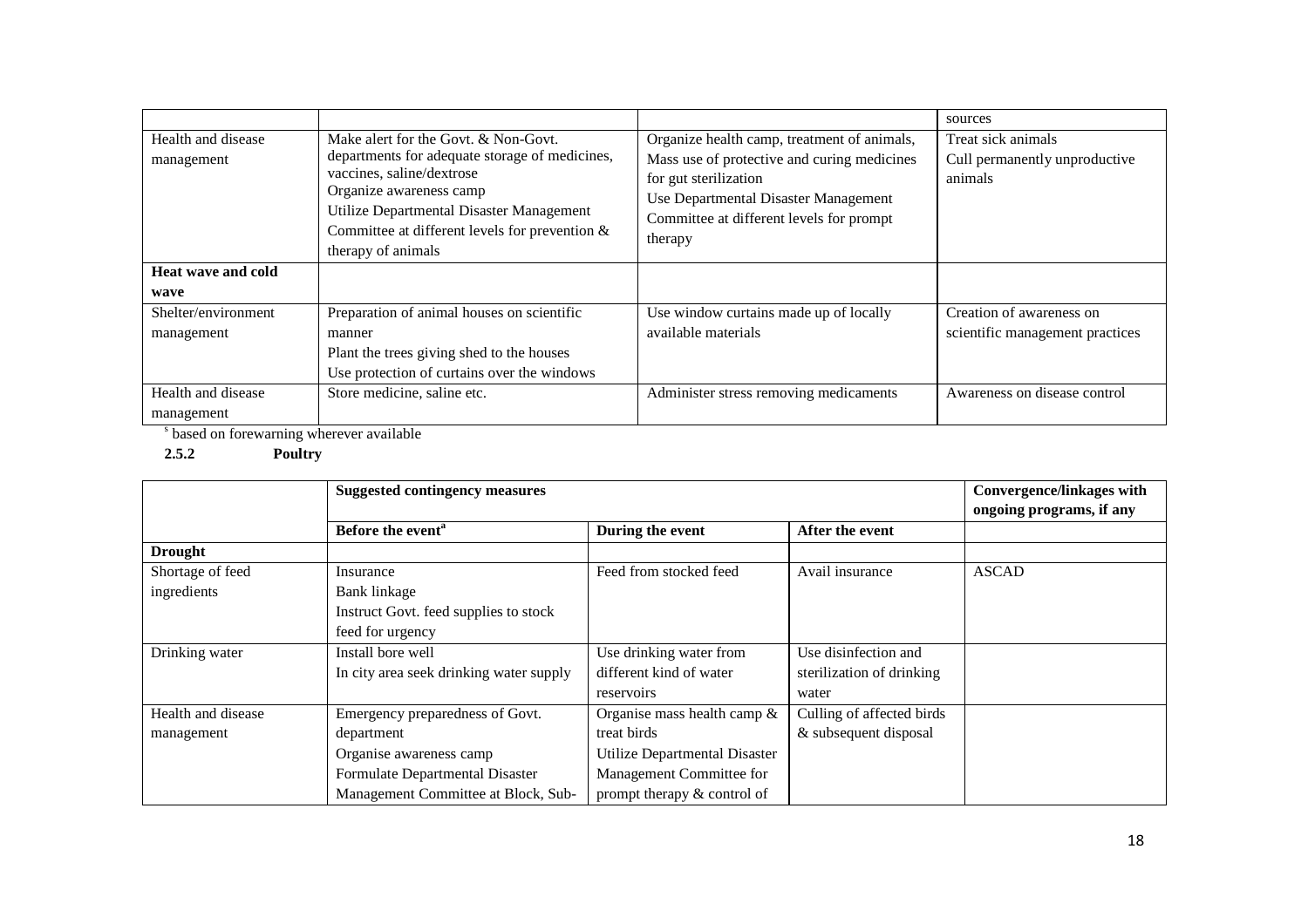|                         | division & District levels for proper   | diseases                         |                             |  |
|-------------------------|-----------------------------------------|----------------------------------|-----------------------------|--|
|                         | planning $&$ give requisition of        |                                  |                             |  |
|                         | medicine, vaccines, biologicals         |                                  |                             |  |
|                         | beforehand for the Govt. supplies       |                                  |                             |  |
|                         | Bio-security measures must be in action |                                  |                             |  |
|                         | for prevention of emerging diseases to  |                                  |                             |  |
|                         | obstacle in the transmission of disease |                                  |                             |  |
| <b>Floods</b>           |                                         |                                  |                             |  |
| Shortage of feed        | Emergency preparedness for Govt. feed   | Supply from nearby Private or    | Cull dead and affected      |  |
| ingredients             | plants and also for non-Govt.           | Govt. feed plants                | birds and subsequently to   |  |
|                         | companies                               |                                  | be buried in isolated place |  |
| Drinking water          | Sterilization of drinking water.        | Use water from dig well after    | Awareness on hygienic       |  |
|                         | Dig deep tube wells.                    | disinfection & supply it         | water conservation          |  |
| Health and disease      | Emergency preparedness of Govt.         | Organise mass health camp &      | Culling of affected birds   |  |
| management              | department                              | treat birds                      | & subsequent disposal       |  |
|                         | Organise awareness cap                  |                                  |                             |  |
|                         |                                         |                                  |                             |  |
| Cyclone                 |                                         |                                  |                             |  |
| Shortage of feed        | Arrangement of poultry feed             | Ample supply of poultry feed     | Awareness on preparation    |  |
| ingredients             | ingredients and more production of      | in the affected areas            | of poultry feed using       |  |
|                         | poultry feed for future usage           |                                  | unconventional feed         |  |
|                         |                                         |                                  | ingredients and             |  |
| Drinking water          | Arrangements of hygienic potable water  | Ample supply of safe water       | Awareness of water          |  |
|                         | and conservation of water               |                                  | conservation                |  |
| Health and disease      | Group Insurance or Community            | Adopt scientific rearing         | Awareness on poultry        |  |
| management              | Insurance for affected animals against  | practices.                       | disease prevention &        |  |
|                         | diseases of birds.                      | Supply of medicines and          | control in natural disaster |  |
|                         | Mass vaccination.                       | vaccines                         |                             |  |
| Heat wave and cold wave |                                         |                                  |                             |  |
| Shelter/environment     | Construct houses at safe place for      | Avoid further spread of          | Re-introduce birds from     |  |
| management              | emergency housing of poultry birds at   | disease by housing the birds     | unaffected areas            |  |
|                         | district level at least                 | in the safe location outside the |                             |  |
|                         |                                         | infected zone                    |                             |  |
| Health and disease      | Preparedness for timely supply of       | Ample supply of medicines $\&$   | Creation of awareness on    |  |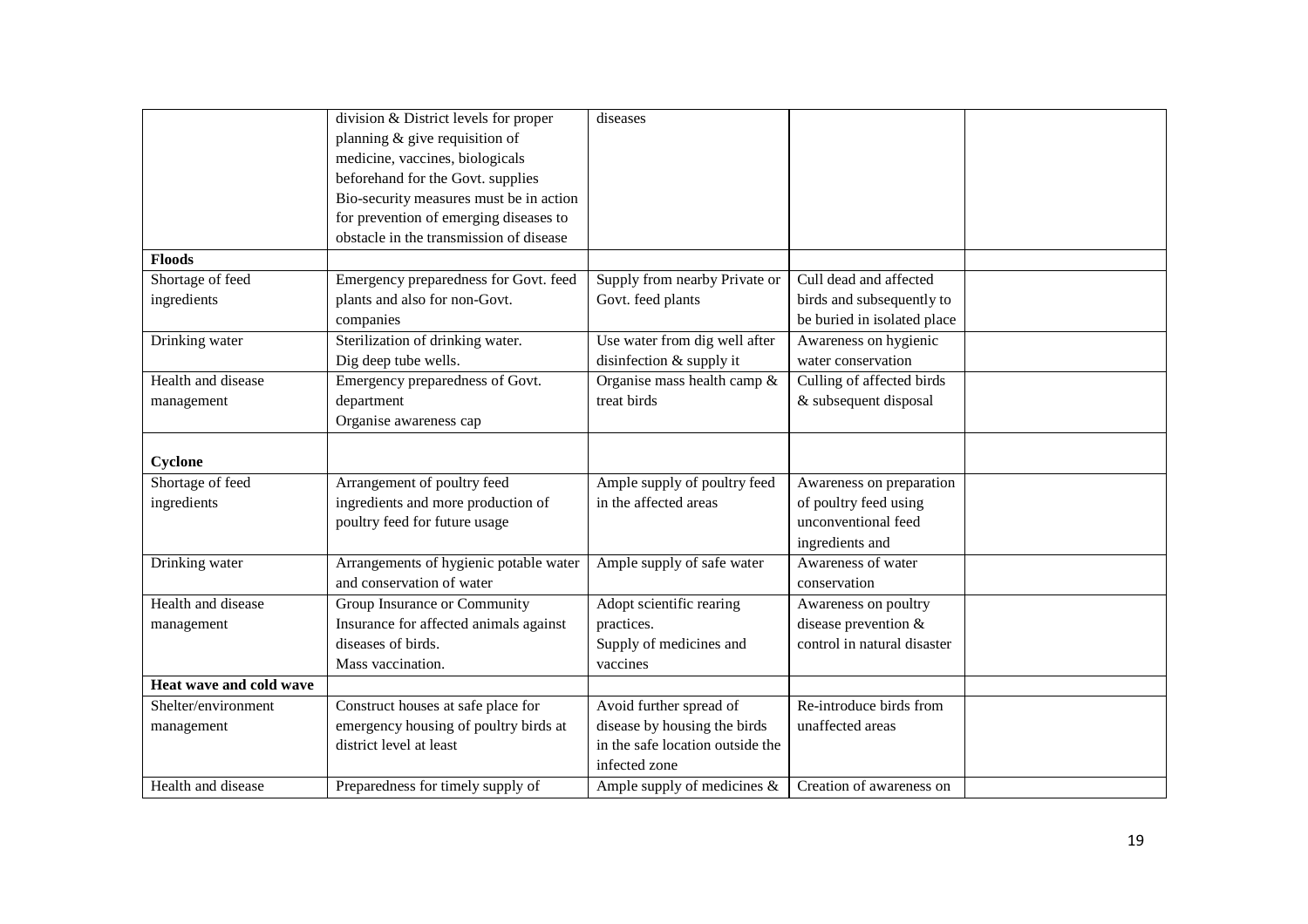| management | medicines/vaccines/biologicals is | vaccines | scientific manage mental |  |
|------------|-----------------------------------|----------|--------------------------|--|
|            | essential                         |          | practices and control of |  |
|            |                                   |          | diseases                 |  |

<sup>a</sup> based on forewarning wherever available

#### **2.5.3 Fisheries/ Aquaculture**

|                                      | <b>Suggested contingency measures</b>    |                                       |                                            |  |  |
|--------------------------------------|------------------------------------------|---------------------------------------|--------------------------------------------|--|--|
|                                      | Before the event <sup>a</sup>            | During the event                      | After the event                            |  |  |
| 1) Drought                           |                                          |                                       |                                            |  |  |
| A. Capture                           |                                          |                                       |                                            |  |  |
| <b>Marine</b>                        | Negligible impact                        | Negligible impact                     | Negligible impact                          |  |  |
| <b>Inland</b>                        |                                          |                                       |                                            |  |  |
| (i) Shallow water depth due to       | Proposed for excavation of earth from    | Supply of water into the water body   | Proper post-event management,              |  |  |
| insufficient rains/inflow            | periphery areas so that water can retain | from tube well, nearby river etc. and | retention of water, disinfecting water (if |  |  |
|                                      | in the deep pockets and building of high | observe mortality of fish and proper  | possible) to prevent disease out-breaks.   |  |  |
|                                      | embankment                               | management of the said water body.    |                                            |  |  |
| (ii) Changes in water quality        | Water and soil quality tests suggested   | Proper management in ponds for soil   | Proper disinfection of water and           |  |  |
|                                      | from time to time.                       | and water as per the test report.     | maintenance of water temperature and       |  |  |
|                                      |                                          |                                       | plankton quantity.                         |  |  |
| (iii) Any other                      | Nil                                      | Nil                                   | Nil                                        |  |  |
| <b>B.</b> Aquaculture                |                                          |                                       |                                            |  |  |
| (i) Shallow water in ponds due to    | Proposed for excavation of earth from    | Control of pond water quality         | Suggested for disinfection of pond         |  |  |
| insufficient rains/inflow            | the pond so that water can retain during | parameters and maintenance of         | water through liming and periodic          |  |  |
|                                      | drought and supply of water in to the    | optimum level of planktons (fish      | netting to assess the biomass.             |  |  |
|                                      | pond from tube well / river etc.         | food) in the pond through proper      |                                            |  |  |
|                                      |                                          | fertilization (if required)           |                                            |  |  |
| (ii) Impact of salt load build up in | Not applicable                           | Not applicable                        | Not applicable                             |  |  |
| ponds / change in water quality      | (No saline water nearby)                 | (No saline water nearby)              | (No saline water nearby)                   |  |  |
| (iii) Any other                      | Nil                                      | Nil                                   | Nil                                        |  |  |
| 2) Floods                            |                                          |                                       |                                            |  |  |
| A. Capture                           |                                          |                                       |                                            |  |  |
| Marine                               | Negligible impact                        | Negligible impact                     | Negligible impact                          |  |  |
| Inland                               |                                          |                                       |                                            |  |  |
| (i) Average compensation paid due to | Creating awareness among the             | Advise to shift to high land / flood  | Monetary compensation to the affected      |  |  |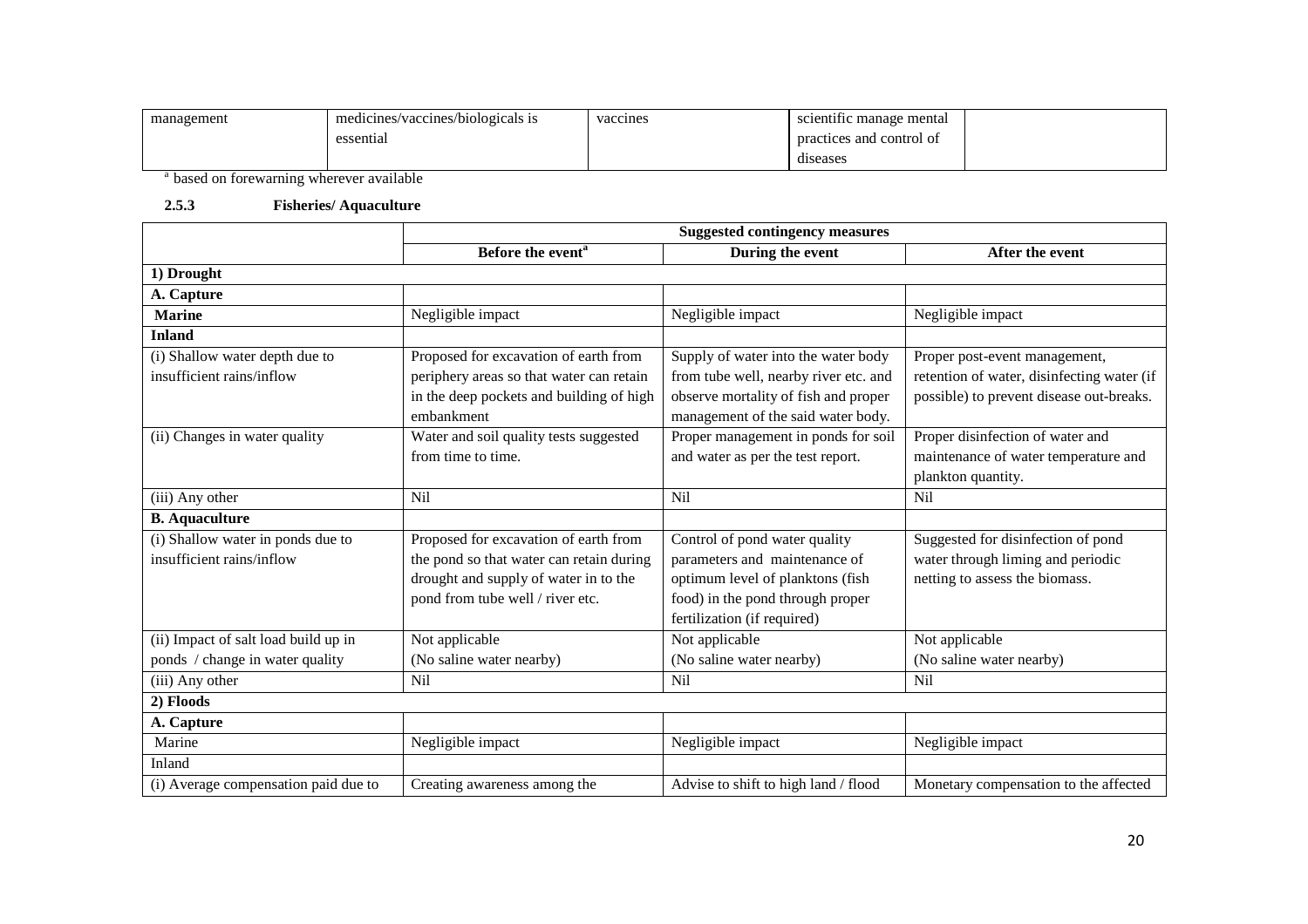| loss of human life                                       | fishermen on emergency strategies to<br>be adopted in the case of flood.                                                                                                                                          | shelter camps to save life.                                                                                                                                                         | family for loss of life.                                                                                                                    |
|----------------------------------------------------------|-------------------------------------------------------------------------------------------------------------------------------------------------------------------------------------------------------------------|-------------------------------------------------------------------------------------------------------------------------------------------------------------------------------------|---------------------------------------------------------------------------------------------------------------------------------------------|
| (ii) No. of boats / nets/damaged                         | Training fishermen on protection of<br>boats, nets etc. in case of occurrence of<br>flood.                                                                                                                        | Keeping the boat / net in dry / high<br>places during flood situation.                                                                                                              | Damage reports are to be sent to higher<br>authority for compensation.                                                                      |
| (iii) No. of houses damaged                              | Nil                                                                                                                                                                                                               | Nil                                                                                                                                                                                 | Damage reports are to be sent to higher<br>authority for compensation.                                                                      |
| (iv) Loss of stock                                       | Advise to strengthen protection dyke so<br>that during flood dyke remains safe and<br>fish stock are not affected. Placing fish<br>aggregation devices in the deeper zones<br>so that fish are accumulated there. | Advise to protect fish stock from<br>escaping by putting nets in the areas<br>where dyke is damaged.                                                                                | Assessing the residual fish stock after<br>the flood and taking proper<br>management strategies as per the advice<br>of Fishery Department. |
| (v) Changes in water quality                             | Nil                                                                                                                                                                                                               | Nil                                                                                                                                                                                 | Application of lime / other disinfectants<br>in the water body                                                                              |
| (vi) Health and diseases                                 | Nil                                                                                                                                                                                                               | Nil                                                                                                                                                                                 | Monitoring and taking preventive<br>measures against out-break of disease                                                                   |
| <b>B.</b> Aquaculture                                    |                                                                                                                                                                                                                   |                                                                                                                                                                                     |                                                                                                                                             |
| (i) Inundation with flood water                          | Raising the height of the pond dyke in<br>the flood prone areas, Harvesting the<br>stock before onset of monsoon.                                                                                                 | Placing nets to prevent escape of fish<br>from the culture ponds.                                                                                                                   | Repair of pond dyke.                                                                                                                        |
| (ii) Water contamination and changes in<br>water quality | Nil                                                                                                                                                                                                               | Nil                                                                                                                                                                                 | Suggested for water testing and advice<br>for corrective measures.                                                                          |
| (iii) Health and diseases                                | Nil                                                                                                                                                                                                               | Nil                                                                                                                                                                                 | Suggested for water treatment through<br>liming and other disinfectants and<br>monitoring of health of fish stock                           |
| (iv) Loss of stock and inputs (feed,<br>chemicals etc)   | Arrangement for keeping feeds /<br>chemicals in dry & safe place.                                                                                                                                                 | Immediately shift the inputs to high /<br>safe place. Sundry (if possible) the<br>wet inputs.                                                                                       | Recommending to higher authority for<br>supplying mini kit (fingerlings, lime &<br>other critical inputs)                                   |
| (v) Infrastructure damage (pumps,<br>aerators, huts etc) | Keeping them in safe place after use.                                                                                                                                                                             | Immediately shift the pump / aerator<br>from the pond to safe place. Remove<br>the other valuable items from the hut<br>in case possibilities of flood water<br>entering to the hut | Recommending to higher authority for<br>compensation against the loss.                                                                      |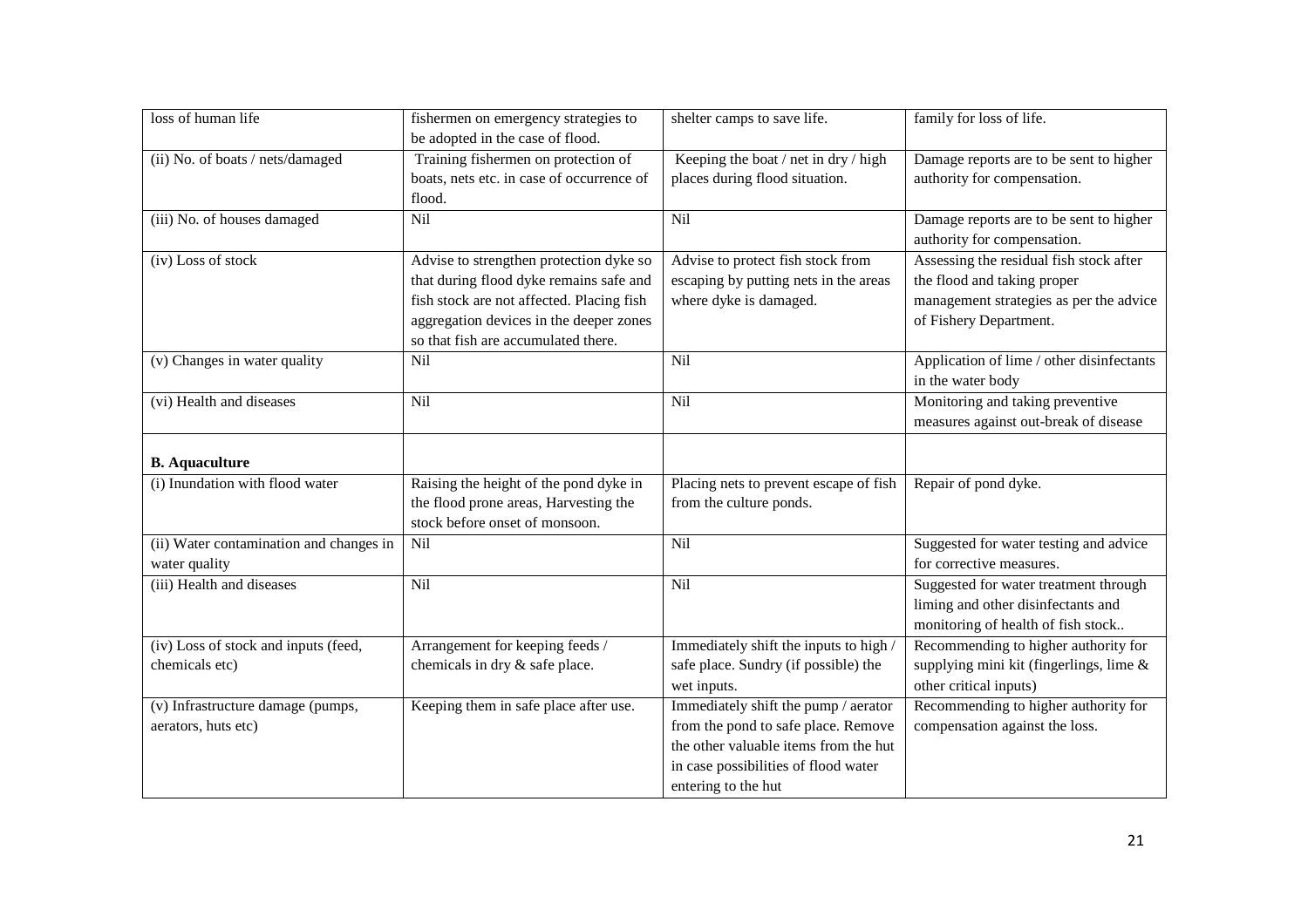| (vi) Any other                        | Insurance for aquaculture activities.     | Establish Control Room at the          | Claim insurance                         |
|---------------------------------------|-------------------------------------------|----------------------------------------|-----------------------------------------|
|                                       | <b>Constitute Departmental Disaster</b>   | Block, Sub-division & District level   |                                         |
|                                       | Management Committee at the Block,        | for prompt management action.          |                                         |
|                                       | Sub-division & District level for         | Cancel leaves for the employees        |                                         |
|                                       | planning management action.               |                                        |                                         |
| 3. Cyclone / Tsunami                  |                                           |                                        |                                         |
| A. Capture                            |                                           |                                        |                                         |
| Marine                                | Develop better forecasting system on      | Advising fishermen not to venture in   | Arranging relief for the affected       |
|                                       | cyclone / tsunami                         | to the sea                             | fisherman                               |
| Inland                                |                                           |                                        |                                         |
| (i) Average compensation paid due to  | Creating awareness among the              | Advise to shift to high land / flood   | Monetary compensation to the affected   |
| loss of fishermen lives               | fishermen on emergency strategies to      | shelter camps to save life.            | family for loss of life.                |
|                                       | be adopted in the case of cyclone.        |                                        |                                         |
| (ii) Avg. no. of boats / nets/damaged | Training fishermen on protection of       | Keeping the boat / net in dry / high   | Damage reports are to be sent to higher |
|                                       | boats, nets etc. in case of occurrence of | places during flood situation.         | authority for compensation.             |
|                                       | cyclone.                                  |                                        |                                         |
| (iii) Avg. no. of houses damaged      | $\overline{Nil}$                          | Nil                                    | Damage reports are to be sent to higher |
|                                       |                                           |                                        | authority for compensation.             |
| <b>B.</b> Aquaculture                 |                                           |                                        |                                         |
| (i) Overflow / flooding of ponds      | Raising the height of the pond dyke in    | Placing nets to prevent escape of fish | Repair of pond dyke.                    |
|                                       | the flood prone areas, Harvesting the     | from the culture ponds.                |                                         |
|                                       | stock before onset of monsoon.            |                                        |                                         |
| (ii) Changes in water quality (fresh  | Not applicable                            | Not applicable                         | Not applicable                          |
| water / brackish water ratio)         | (No brackish water source nearby)         | (No brackish water source nearby)      | (No brackish water source nearby)       |
| (iii) Health and diseases             | Nil                                       | Nil                                    | Monitoring and taking preventive        |
|                                       |                                           |                                        | measures against out-break of disease   |
| (iv) Loss of stock and inputs (feed,  | Arrangement for keeping feeds /           | Immediately shift the inputs to high / | Recommending to higher authority for    |
| chemicals etc)                        | chemicals in dry & safe place.            | safe place. Sundry (if possible) the   | supplying mini kit (fingerlings, lime & |
|                                       |                                           | wet inputs.                            | other critical inputs)                  |
| (v) Infrastructure damage (pumps,     | Keeping them in safe place after use.     | Immediately shift the pump / aerator   | Recommending to higher authority for    |
| aerators, shelters/huts etc)          |                                           | from the pond to safe place. Remove    | compensation against the loss.          |
|                                       |                                           | the other valuable items from the hut  |                                         |
|                                       |                                           | in case possibilities of flood water   |                                         |
|                                       |                                           | entering to the hut                    |                                         |